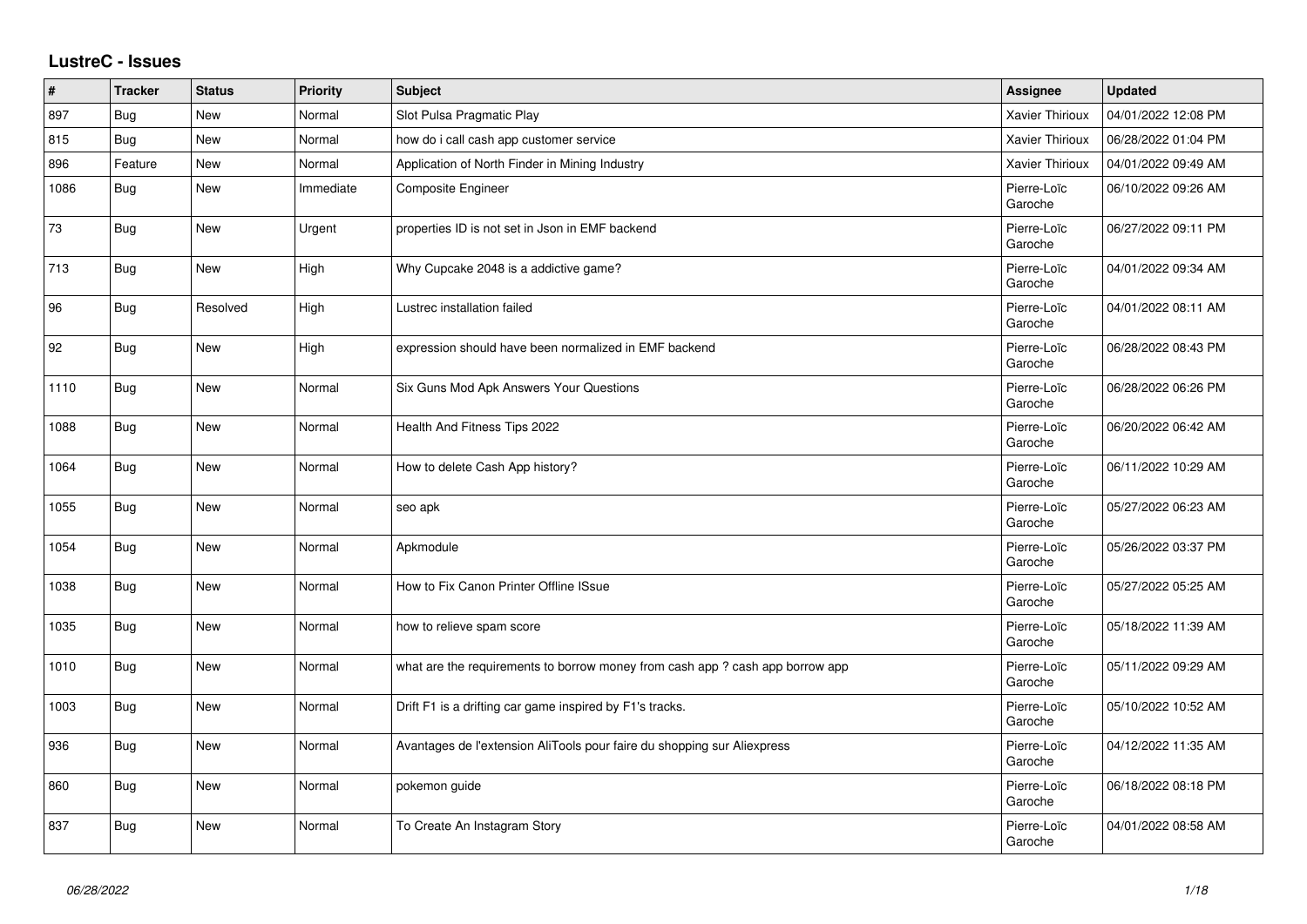| $\vert$ # | <b>Tracker</b> | <b>Status</b> | <b>Priority</b> | <b>Subject</b>                                                                       | Assignee               | <b>Updated</b>      |
|-----------|----------------|---------------|-----------------|--------------------------------------------------------------------------------------|------------------------|---------------------|
| 829       | Bug            | <b>New</b>    | Normal          | Write My Dissertation For Me UK                                                      | Pierre-Loïc<br>Garoche | 06/26/2022 04:13 AM |
| 814       | Bug            | <b>New</b>    | Normal          | Stage Fright Cure                                                                    | Pierre-Loïc<br>Garoche | 06/28/2022 12:31 AM |
| 780       | <b>Bug</b>     | <b>New</b>    | Normal          | Best Whatsapp Modified APKs                                                          | Pierre-Loïc<br>Garoche | 06/28/2022 05:38 PM |
| 759       | Bug            | <b>New</b>    | Normal          | Canon IJ Network Tool                                                                | Pierre-Loïc<br>Garoche | 06/28/2022 01:57 PM |
| 727       | Bug            | <b>New</b>    | Normal          | Drive for speed simulator mod apk                                                    | Pierre-Loïc<br>Garoche | 06/27/2022 06:33 AM |
| 707       | Bug            | <b>New</b>    | Normal          | Why Accounting Assignments Are Beneficial For The Students?                          | Pierre-Loïc<br>Garoche | 06/28/2022 07:29 AM |
| 674       | Bug            | New           | Normal          | The best game in 2021                                                                | Pierre-Loïc<br>Garoche | 06/28/2022 03:17 PM |
| 671       | Bug            | <b>New</b>    | Normal          | Hot games                                                                            | Pierre-Loïc<br>Garoche | 06/27/2022 07:40 AM |
| 663       | Bug            | <b>New</b>    | Normal          | Know how the Cash app twitches words in a detailed way.                              | Pierre-Loïc<br>Garoche | 06/28/2022 07:08 PM |
| 602       | <b>Bug</b>     | <b>New</b>    | Normal          | Best Essay Writing Service UK                                                        | Pierre-Loïc<br>Garoche | 06/27/2022 05:53 PM |
| 601       | Bug            | <b>New</b>    | Normal          | Best Essay Writing Service UK                                                        | Pierre-Loïc<br>Garoche | 06/27/2022 09:13 PM |
| 582       | Bug            | <b>New</b>    | Normal          | Cash App Won't Let Me Send Money If There Is A Low Balance Available                 | Pierre-Loïc<br>Garoche | 06/26/2022 02:39 PM |
| 571       | Bug            | <b>New</b>    | Normal          | How may the Cash app dispute your trade?                                             | Pierre-Loïc<br>Garoche | 06/28/2022 03:52 PM |
| 570       | Bug            | New           | Normal          | What is Sutton bank cash app customer service phone number?                          | Pierre-Loïc<br>Garoche | 06/28/2022 03:09 PM |
| 569       | Bug            | <b>New</b>    | Normal          | What is the incoming and outgoing mail server for Outlook IMAP settings?             | Pierre-Loïc<br>Garoche | 06/28/2022 07:38 PM |
| 534       | Bug            | <b>New</b>    | Normal          | Know how to initiate cash app refund by contacting the technical team                | Pierre-Loïc<br>Garoche | 06/28/2022 05:14 PM |
| 523       | Bug            | <b>New</b>    | Normal          | What Is The Right Google Account Recovery Aid To Regain Account Access?              | Pierre-Loïc<br>Garoche | 06/28/2022 05:17 AM |
| 501       | <b>Bug</b>     | New           | Normal          | How Do I Annihilate Cash App Transfer Failed Problems Effectively                    | Pierre-Loïc<br>Garoche | 06/28/2022 09:15 PM |
| 500       | <b>Bug</b>     | New           | Normal          | Simply contact the technical team, to find the solution to cash app refund problems. | Pierre-Loïc<br>Garoche | 06/28/2022 08:11 PM |
| 275       | <b>Bug</b>     | New           | Normal          | Activate Cash App Card With Or Without QR - Step By Step Guide                       | Pierre-Loïc<br>Garoche | 06/28/2022 09:33 AM |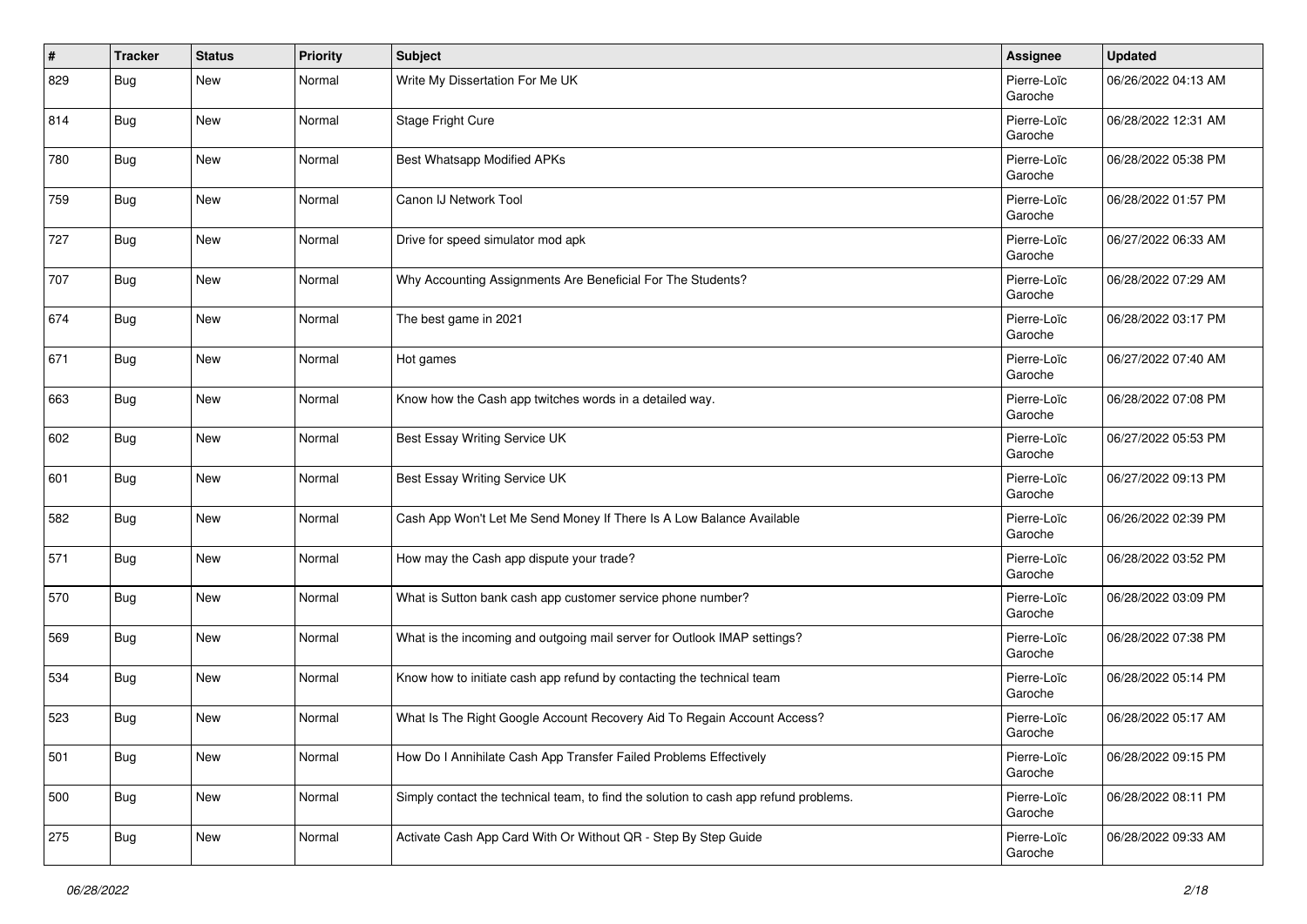| #   | <b>Tracker</b> | <b>Status</b> | <b>Priority</b> | <b>Subject</b>                                                                       | Assignee               | <b>Updated</b>      |
|-----|----------------|---------------|-----------------|--------------------------------------------------------------------------------------|------------------------|---------------------|
| 251 | Bug            | New           | Normal          | All About Cash App Transfer Fail Problems                                            | Pierre-Loïc<br>Garoche | 06/28/2022 09:49 PM |
| 249 | Bug            | <b>New</b>    | Normal          | Steps to Activate Cash App Card in Less then 2 Minutes - Get Information             | Pierre-Loïc<br>Garoche | 06/21/2022 07:52 PM |
| 231 | <b>Bug</b>     | New           | Normal          | Is the ringtone download difficult or not?                                           | Pierre-Loïc<br>Garoche | 06/28/2022 04:48 AM |
| 188 | Bug            | New           | Normal          | Why are university students buying assignments online?                               | Pierre-Loïc<br>Garoche | 06/28/2022 07:46 AM |
| 155 | Bug            | New           | Normal          | Cant access my cash app account                                                      | Pierre-Loïc<br>Garoche | 06/28/2022 06:55 PM |
| 120 | <b>Bug</b>     | New           | Normal          | ghfjtkx                                                                              | Pierre-Loïc<br>Garoche | 06/28/2022 04:35 AM |
| 88  | Bug            | New           | Normal          | kind2 output: When for node arguments                                                | Pierre-Loïc<br>Garoche | 06/28/2022 06:24 AM |
| 78  | Bug            | In Progress   | Normal          | Why generate MCDC conditions for constant flows?                                     | Pierre-Loïc<br>Garoche | 04/01/2022 08:08 AM |
| 74  | Bug            | <b>New</b>    | Normal          | const is not supported inside contract                                               | Pierre-Loïc<br>Garoche | 06/28/2022 03:54 PM |
| 72  | <b>Bug</b>     | New           | Normal          | Simulinkd does not match Lustre using EMF backend when using nested Merge expression | Pierre-Loïc<br>Garoche | 04/01/2022 08:06 AM |
| 867 | <b>Bug</b>     | New           | Low             | cheap Yeezys                                                                         | Pierre-Loïc<br>Garoche | 04/01/2022 09:12 AM |
| 685 | Bug            | New           | Low             | youtube thumbnail downloader                                                         | Pierre-Loïc<br>Garoche | 06/28/2022 04:26 AM |
| 793 | Feature        | New           | Urgent          | Where can I find cheap FIFA coins?                                                   | Pierre-Loïc<br>Garoche | 06/28/2022 03:41 PM |
| 931 | Feature        | New           | High            | Situs Judi Slot Online apel888                                                       | Pierre-Loïc<br>Garoche | 06/26/2022 01:07 AM |
| 803 | Feature        | New           | High            | Ketamine Online Store                                                                | Pierre-Loïc<br>Garoche | 06/27/2022 11:48 PM |
| 578 | Feature        | New           | High            | Derrick Gore                                                                         | Pierre-Loïc<br>Garoche | 06/28/2022 01:56 AM |
| 216 | Feature        | New           | High            | Barry Keoghan                                                                        | Pierre-Loïc<br>Garoche | 06/27/2022 03:26 PM |
| 960 | Feature        | <b>New</b>    | Normal          | Zooming Instagram Picture In Full HD                                                 | Pierre-Loïc<br>Garoche | 06/26/2022 07:18 AM |
| 868 | Feature        | New           | Normal          | What Is the Role of a Graphic Designer?                                              | Pierre-Loïc<br>Garoche | 04/01/2022 09:12 AM |
| 866 | Feature        | New           | Normal          | Northern Ireland Dissertation Writing Service                                        | Pierre-Loïc<br>Garoche | 04/01/2022 09:12 AM |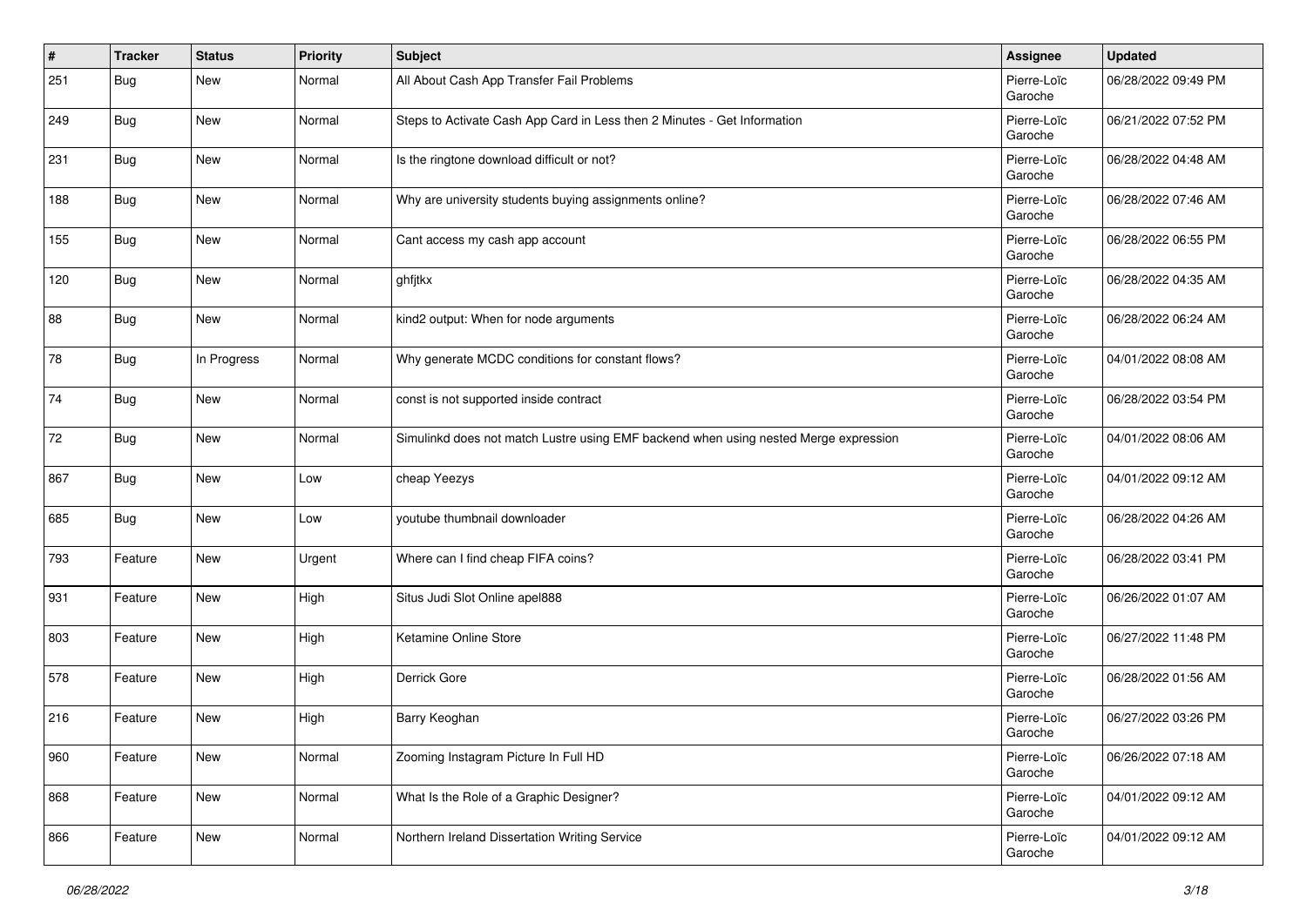| #    | <b>Tracker</b> | <b>Status</b> | Priority | <b>Subject</b>                                                | Assignee               | <b>Updated</b>      |
|------|----------------|---------------|----------|---------------------------------------------------------------|------------------------|---------------------|
| 824  | Feature        | <b>New</b>    | Normal   | How to watch Fox News on my Smart TV or similar devices?      | Pierre-Loïc<br>Garoche | 06/27/2022 08:32 PM |
| 823  | Feature        | <b>New</b>    | Normal   | How much does Disney Plus cost?                               | Pierre-Loïc<br>Garoche | 06/27/2022 04:05 AM |
| 779  | Feature        | New           | Normal   | Latest Whatsapp groups for Teens                              | Pierre-Loïc<br>Garoche | 06/27/2022 08:15 PM |
| 606  | Feature        | <b>New</b>    | Normal   | Play unblocked cookie crush 3                                 | Pierre-Loïc<br>Garoche | 06/27/2022 08:45 AM |
| 572  | Feature        | New           | Normal   | New features of WhatsApp Plus on Android phones               | Pierre-Loïc<br>Garoche | 06/27/2022 11:22 PM |
| 521  | Feature        | New           | Normal   | Check out the Cash app Card balance for an overdraft.         | Pierre-Loïc<br>Garoche | 06/26/2022 04:22 AM |
| 263  | Feature        | <b>New</b>    | Normal   | Wrecked Car Is Nothing But A Worthless                        | Pierre-Loïc<br>Garoche | 06/28/2022 09:52 PM |
| 224  | Feature        | <b>New</b>    | Normal   | Instant Personal Loan                                         | Pierre-Loïc<br>Garoche | 06/28/2022 04:40 PM |
| 63   | Feature        | New           | Normal   | Skip normalization step in mutation generation if it possible | Pierre-Loïc<br>Garoche | 06/27/2022 04:16 PM |
| 1100 | Feature        | New           | Low      | <b>Food Products</b>                                          | Pierre-Loïc<br>Garoche | 06/28/2022 09:40 AM |
| 861  | Feature        | New           | Low      | <b>Understanding Situational Depression</b>                   | Pierre-Loïc<br>Garoche | 04/01/2022 09:12 AM |
| 575  | Feature        | New           | Low      | cheap jordan replicas for sale                                | Pierre-Loïc<br>Garoche | 06/28/2022 09:31 PM |
| 718  | <b>Bug</b>     | New           | High     | Solve Complex Accounting Assignments                          | Hamza<br>Bourbouh      | 06/27/2022 08:38 PM |
| 1128 | <b>Bug</b>     | New           | Normal   | cvjvfbdi                                                      | Hamza<br>Bourbouh      | 06/27/2022 01:52 PM |
| 976  | Bug            | <b>New</b>    | Normal   | How to delete the cash app account history right now?         | Hamza<br>Bourbouh      | 06/28/2022 11:22 AM |
| 536  | <b>Bug</b>     | <b>New</b>    | Normal   | How to check the balance on the cash app card                 | Hamza<br>Bourbouh      | 06/28/2022 07:09 PM |
| 162  | <b>Bug</b>     | New           | Normal   | gfyuik9                                                       | Hamza<br>Bourbouh      | 04/01/2022 08:01 AM |
| 1017 | Feature        | <b>New</b>    | Normal   | fleeing the complex                                           | Hamza<br>Bourbouh      | 05/13/2022 06:33 AM |
| 1047 | <b>Bug</b>     | New           | Normal   | Opensea                                                       | Corentin<br>Lauverjat  | 05/24/2022 02:32 PM |
| 818  | <b>Bug</b>     | New           | Normal   | Have you ever played a basketball game?                       | Corentin<br>Lauverjat  | 04/01/2022 08:55 AM |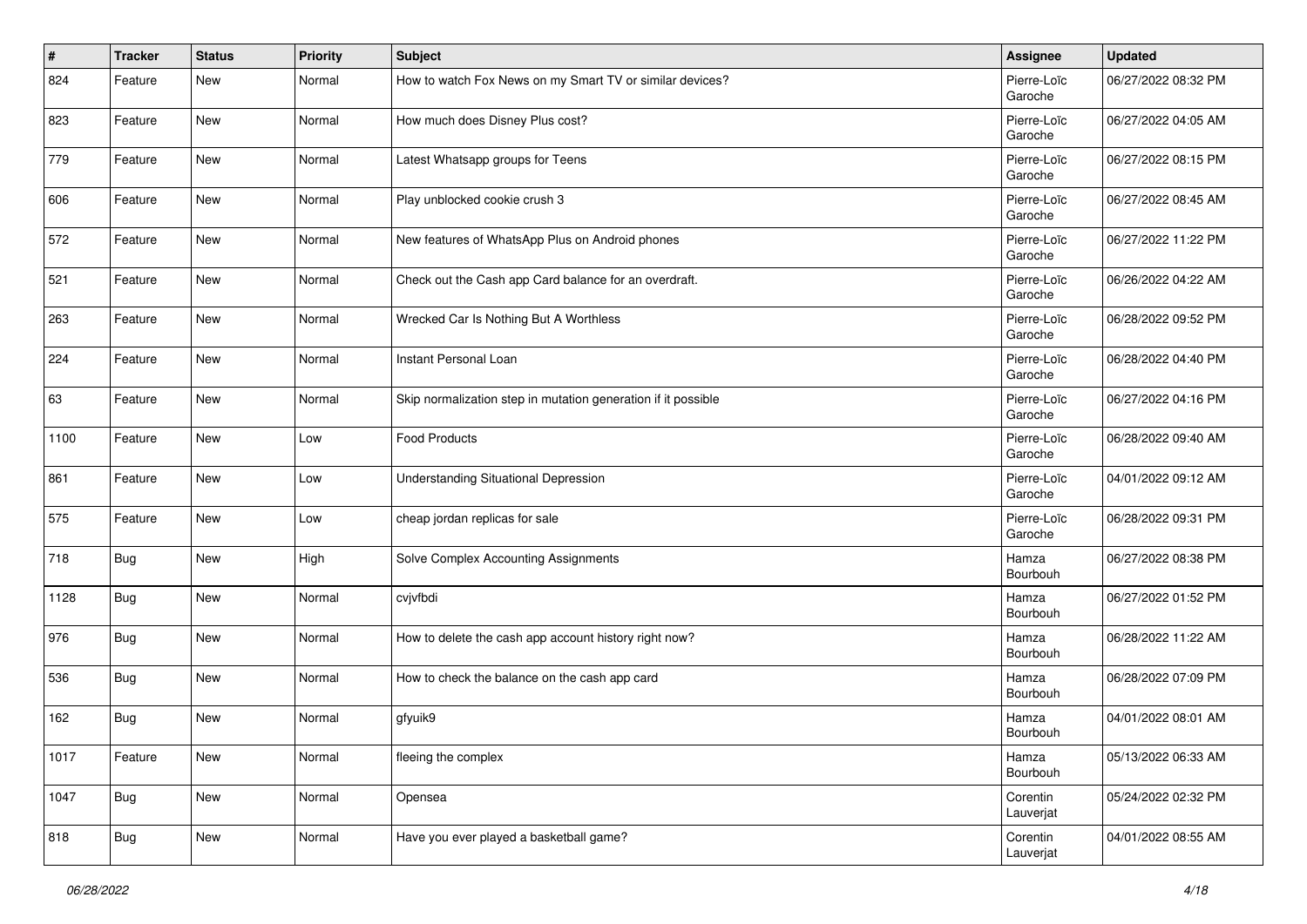| #    | <b>Tracker</b> | <b>Status</b> | <b>Priority</b> | <b>Subject</b>                                                                 | Assignee              | <b>Updated</b>      |
|------|----------------|---------------|-----------------|--------------------------------------------------------------------------------|-----------------------|---------------------|
| 761  | Bug            | <b>New</b>    | Normal          | What is it about basketball that makes it so popular in the United States?     | Corentin<br>Lauverjat | 06/27/2022 08:40 PM |
| 264  | Bug            | <b>New</b>    | Normal          | We Buy Your Unwanted Car                                                       | Corentin<br>Lauverjat | 06/28/2022 12:43 AM |
| 723  | <b>Bug</b>     | New           | High            | The best horror game in 2021                                                   | Christophe<br>Garion  | 06/28/2022 07:06 AM |
| 580  | Bug            | <b>New</b>    | High            | What is Narrative Essay?                                                       | Christophe<br>Garion  | 06/26/2022 04:49 PM |
| 152  | Bug            | <b>New</b>    | High            | professional bridal makeup artist                                              | Christophe<br>Garion  | 06/26/2022 05:44 PM |
| 1093 | <b>Bug</b>     | New           | Normal          | Uniswap Exchange                                                               | Christophe<br>Garion  | 06/14/2022 11:55 AM |
| 1074 | <b>Bug</b>     | <b>New</b>    | Normal          | Dissertation writing help at economical rates!                                 | Christophe<br>Garion  | 06/06/2022 04:48 PM |
| 1000 | Bug            | <b>New</b>    | Normal          | Super easy way to zoom photos and upload to Instagram                          | Christophe<br>Garion  | 06/28/2022 06:14 PM |
| 986  | Bug            | <b>New</b>    | Normal          | dbhdsvbhdf                                                                     | Christophe<br>Garion  | 06/27/2022 04:12 PM |
| 955  | Bug            | <b>New</b>    | Normal          | How Long Does Verification Take On Cash App If You Apply For The Verification? | Christophe<br>Garion  | 06/25/2022 10:50 PM |
| 939  | Bug            | <b>New</b>    | Normal          | Ability to change sound notifications                                          | Christophe<br>Garion  | 06/27/2022 11:29 PM |
| 938  | Bug            | <b>New</b>    | Normal          | Would you like to have your own ringtone                                       | Christophe<br>Garion  | 06/26/2022 09:54 PM |
| 858  | Bug            | <b>New</b>    | Normal          | opourid                                                                        | Christophe<br>Garion  | 04/01/2022 09:13 AM |
| 805  | Bug            | <b>New</b>    | Normal          | Ketamine Online Store                                                          | Christophe<br>Garion  | 06/28/2022 10:04 PM |
| 797  | Bug            | <b>New</b>    | Normal          | Psychedelic                                                                    | Christophe<br>Garion  | 06/27/2022 06:07 AM |
| 722  | <b>Bug</b>     | <b>New</b>    | Normal          | Vergrößern Sie Instagram-Fotos mit instazoom                                   | Christophe<br>Garion  | 06/28/2022 07:21 AM |
| 694  | Bug            | <b>New</b>    | Normal          | How to Get Guidance On How To Cash App Withdrawal Limit?                       | Christophe<br>Garion  | 06/28/2022 04:59 PM |
| 579  | <b>Bug</b>     | New           | Normal          | YOUR CV MAKES YOUR FIRST IMPRESSION                                            | Christophe<br>Garion  | 06/27/2022 12:22 PM |
| 535  | <b>Bug</b>     | New           | Normal          | Getting Tangled Problems When You Try To Apply For Cash App Delete Account     | Christophe<br>Garion  | 06/26/2022 04:51 PM |
| 498  | <b>Bug</b>     | New           | Normal          | Téléchargeur SoundCloud : SoundCloud en Mp3                                    | Christophe<br>Garion  | 06/28/2022 03:54 AM |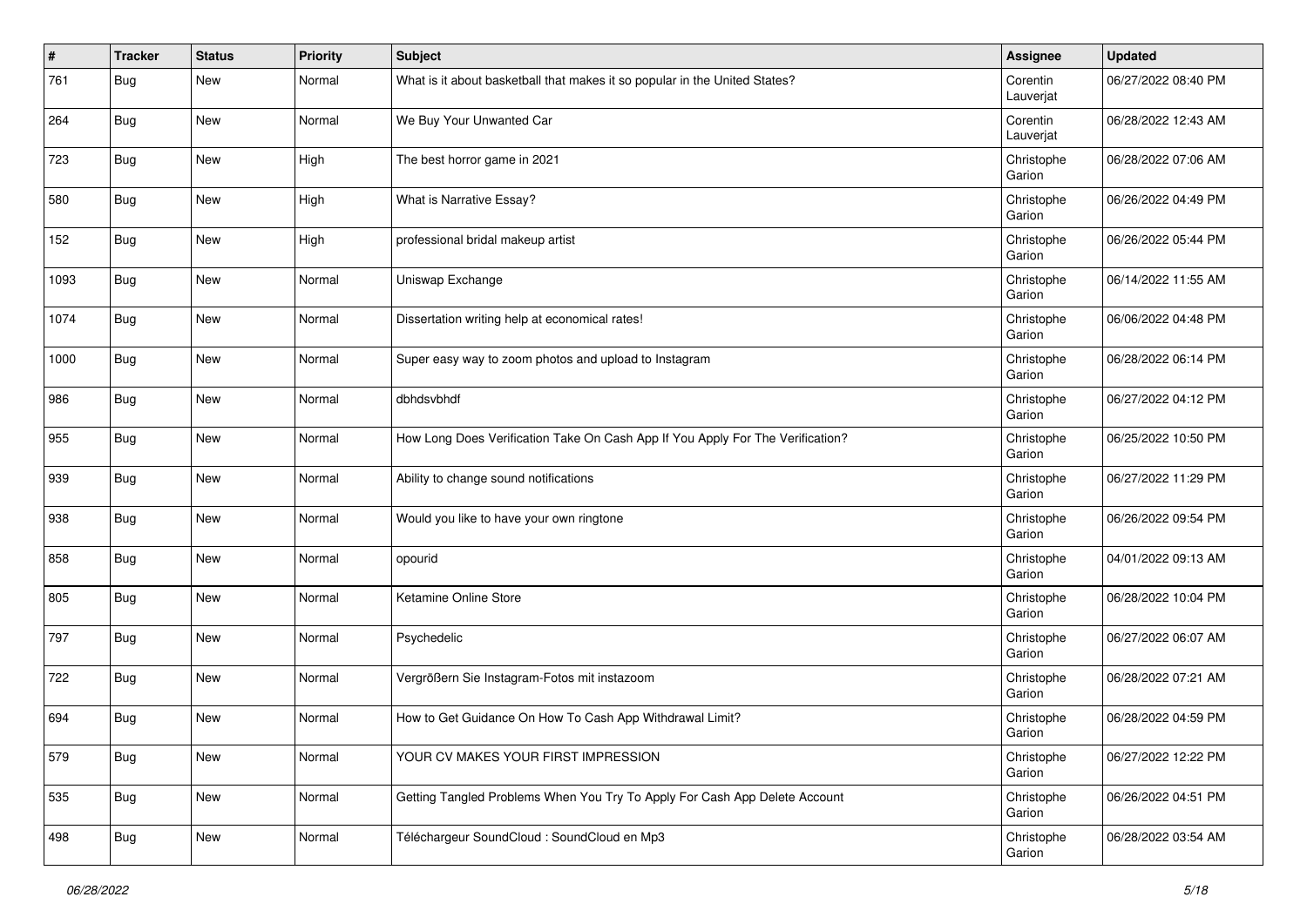| $\vert$ # | <b>Tracker</b> | <b>Status</b> | <b>Priority</b> | <b>Subject</b>                                                            | Assignee             | <b>Updated</b>      |
|-----------|----------------|---------------|-----------------|---------------------------------------------------------------------------|----------------------|---------------------|
| 270       | Bug            | New           | Normal          | Logo Mansion                                                              | Christophe<br>Garion | 04/01/2022 08:20 AM |
| 153       | Bug            | <b>New</b>    | Normal          | urgent loan online                                                        | Christophe<br>Garion | 06/28/2022 12:49 AM |
| 1107      | Feature        | <b>New</b>    | High            | Where do you have to find an application to watch news and sports videos? | Christophe<br>Garion | 06/27/2022 12:38 PM |
| 1109      | Feature        | <b>New</b>    | Normal          | Six Guns Mod Apk Answers Your Questions                                   | Christophe<br>Garion | 06/26/2022 09:12 AM |
| 1037      | Feature        | <b>New</b>    | Normal          | 1p lsd                                                                    | Christophe<br>Garion | 05/19/2022 05:25 AM |
| 899       | Feature        | <b>New</b>    | Normal          | Application of Optical Fiber Gyroscope                                    | Christophe<br>Garion | 04/02/2022 11:23 AM |
| 293       | Bug            | <b>New</b>    | Immediate       | <b>CMT Direct Wix</b>                                                     | Anonymous            | 04/01/2022 07:21 AM |
| 531       | Bug            | New           | Normal          | Cheap Assignment Writing Service UK                                       | Anonymous            | 06/28/2022 11:11 AM |
| 530       | <b>Bug</b>     | New           | Normal          | Cheap Assignment Writing Service UK                                       | Anonymous            | 06/28/2022 06:47 PM |
| 513       | Bug            | <b>New</b>    | Normal          | Unlock cash app account using the easy steps:                             | Anonymous            | 06/28/2022 06:35 PM |
| 274       | <b>Bug</b>     | <b>New</b>    | Normal          | How AI is transforming coupon marketing campaigns?                        | Anonymous            | 06/27/2022 01:54 PM |
| 269       | Bug            | New           | Normal          | Is there such a site for app design?                                      | Anonymous            | 06/28/2022 08:52 PM |
| 226       | Bug            | New           | Normal          | How to find reliable service reviews                                      | Anonymous            | 04/01/2022 08:46 AM |
| 167       | <b>Bug</b>     | New           | Normal          | instant loan without documents                                            | Anonymous            | 06/28/2022 07:35 PM |
| 118       | Bug            | <b>New</b>    | Normal          | golf                                                                      | Anonymous            | 06/28/2022 02:52 AM |
| 486       | <b>Bug</b>     | New           | Low             | <b>HP Wireless Printer Setup</b>                                          | Anonymous            | 06/28/2022 05:35 PM |
| 203       | Bug            | <b>New</b>    | Low             | Airport Taxi Guildford                                                    | Anonymous            | 06/26/2022 06:03 PM |
| 511       | Feature        | <b>New</b>    | Normal          | Fashion                                                                   | Anonymous            | 06/27/2022 12:17 AM |
| 510       | Feature        | New           | Normal          | Fashion                                                                   | Anonymous            | 06/28/2022 09:23 PM |
| 509       | Feature        | <b>New</b>    | Normal          | Fashion                                                                   | Anonymous            | 06/27/2022 06:39 PM |
| 281       | Feature        | New           | Normal          | what are the types of Ringtones?                                          | Anonymous            | 06/28/2022 07:35 PM |
| 1105      | Bug            | New           | High            | What is Mahjong online?                                                   |                      | 06/28/2022 03:47 AM |
| 1005      | Bug            | <b>New</b>    | High            | Nursing Assignment Help in UK                                             |                      | 05/13/2022 05:33 PM |
| 763       | Bug            | New           | High            | How to Make a Ringtone on Your iPhone                                     |                      | 06/27/2022 04:16 PM |
| 609       | Bug            | <b>New</b>    | High            | Online Trusted Medicine Store in US for Health - Genericmedsupply         |                      | 06/27/2022 12:02 PM |
| 583       | Bug            | New           | High            | Need the Cash app customer service phone number?                          |                      | 06/27/2022 04:49 PM |
| 559       | <b>Bug</b>     | <b>New</b>    | High            | What Are Permission For Applications like Facebook Sending MMS?           |                      | 06/27/2022 08:34 PM |
| 279       | Bug            | New           | High            | What is an essential feature of an internal communications app?           |                      | 06/28/2022 03:52 AM |
| 273       | Bug            | New           | High            | assignment help online                                                    |                      | 04/01/2022 08:17 AM |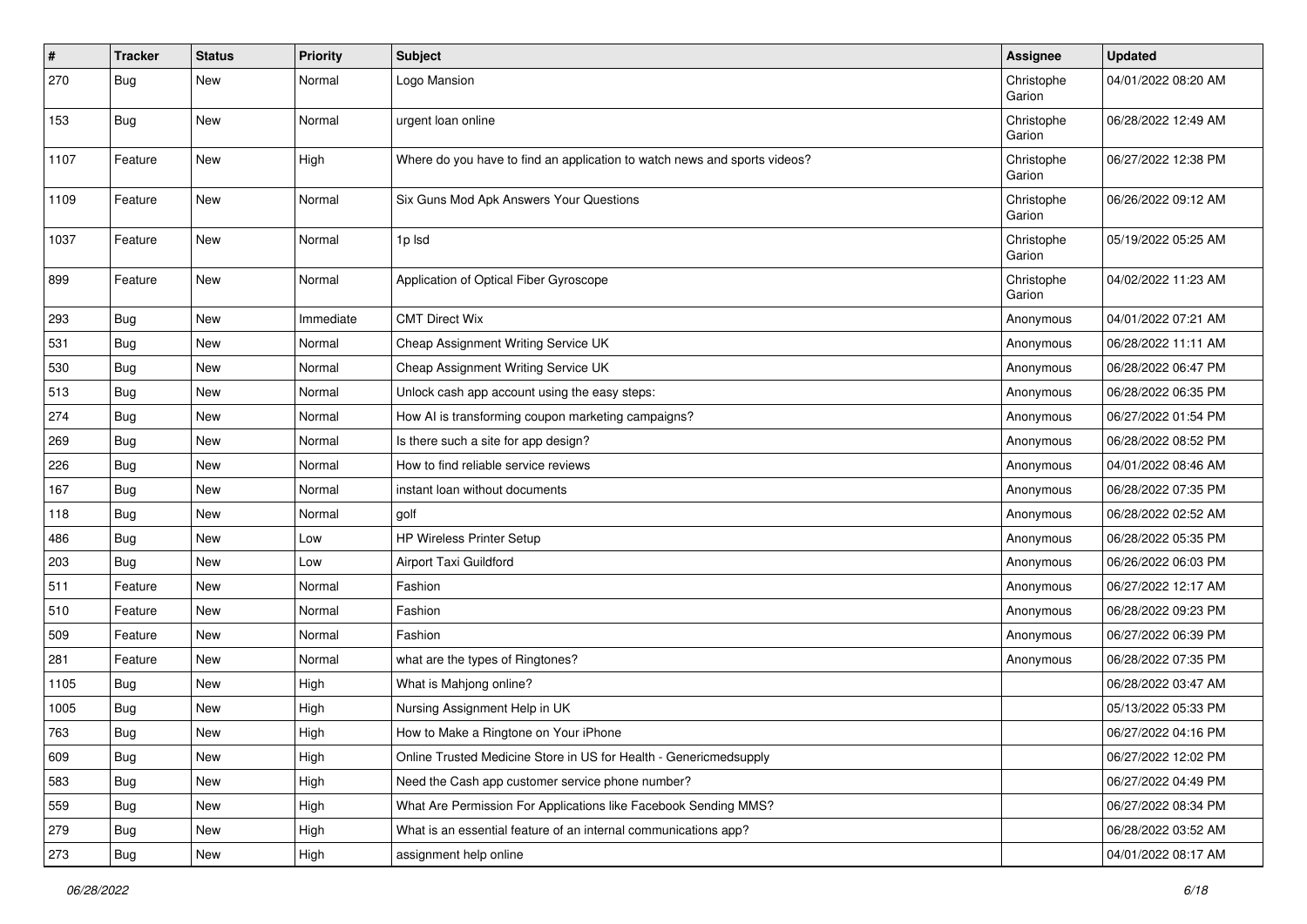| $\#$ | <b>Tracker</b> | <b>Status</b> | <b>Priority</b> | <b>Subject</b>                                                                                                                                           | Assignee | <b>Updated</b>      |
|------|----------------|---------------|-----------------|----------------------------------------------------------------------------------------------------------------------------------------------------------|----------|---------------------|
| 1129 | Bug            | <b>New</b>    | Normal          | how to enable direct deposit on cash app?                                                                                                                |          | 06/28/2022 10:44 AM |
| 1127 | Bug            | <b>New</b>    | Normal          | Is there any support to find Google Feud answers?                                                                                                        |          | 06/27/2022 04:27 AM |
| 1126 | Bug            | New           | Normal          | 1PLSD                                                                                                                                                    |          | 06/25/2022 09:36 AM |
| 1125 | Bug            | New           | Normal          | What is Wordscapes?                                                                                                                                      |          | 06/24/2022 09:05 AM |
| 1124 | Bug            | <b>New</b>    | Normal          | Cookie clicker unblocked                                                                                                                                 |          | 06/24/2022 05:14 AM |
| 1123 | Bug            | New           | Normal          | Where To Watch FIFA World Cup 2022                                                                                                                       |          | 06/24/2022 03:51 AM |
| 1122 | Bug            | <b>New</b>    | Normal          | Count the number of words on the Microsoft Word application in the phone                                                                                 |          | 06/23/2022 04:19 AM |
| 1121 | Bug            | New           | Normal          | LustreC do not run                                                                                                                                       |          | 06/22/2022 08:43 AM |
| 1120 | Bug            | New           | Normal          | Summary of 5 best coloring apps on phones                                                                                                                |          | 06/26/2022 11:32 AM |
| 1119 | Bug            | <b>New</b>    | Normal          | Klondike Solitaire                                                                                                                                       |          | 06/27/2022 03:00 PM |
| 1118 | Bug            | New           | Normal          | <b>Gameplay Minecraft</b>                                                                                                                                |          | 06/27/2022 10:33 AM |
| 1117 | Bug            | New           | Normal          | Equal Words - Word search game for PC and Windows Phone                                                                                                  |          | 06/27/2022 02:12 AM |
| 1116 | Bug            | New           | Normal          | ipTV smarts pro                                                                                                                                          |          | 06/28/2022 11:34 AM |
| 1115 | Bug            | <b>New</b>    | Normal          | How to access your saved favorite Tiktok                                                                                                                 |          | 06/28/2022 03:59 PM |
| 1114 | Bug            | <b>New</b>    | Normal          | To control the car, all you must do is click to go left or right and release the button to go straight.                                                  |          | 06/28/2022 11:16 AM |
| 1113 | Bug            | New           | Normal          | Press the button to control your car                                                                                                                     |          | 06/20/2022 12:09 PM |
| 1112 | Bug            | <b>New</b>    | Normal          | What Cash App Policy Says If Random Person Sent Me Money On Cash App?                                                                                    |          | 06/27/2022 02:39 AM |
| 1111 | Bug            | New           | Normal          | LOLBeans is a fun battle royale game where you race with other players while avoiding obstacles. Reach the<br>end of the course in competitive gameplay! |          | 06/26/2022 09:17 AM |
| 1108 | Bug            | <b>New</b>    | Normal          | Six Guns Mod Apk Answers Your Questions                                                                                                                  |          | 06/26/2022 06:26 PM |
| 1106 | Bug            | New           | Normal          | How Do I Get Cash App ++ Without Confronting Any Technical Glitches?                                                                                     |          | 06/25/2022 09:53 PM |
| 1104 | Bug            | <b>New</b>    | Normal          | Idle game fix bug                                                                                                                                        |          | 06/26/2022 06:52 PM |
| 1103 | Bug            | New           | Normal          | Idle game fix bug                                                                                                                                        |          | 06/25/2022 09:08 PM |
| 1102 | Bug            | New           | Normal          | Charlottesville Travel Guide?                                                                                                                            |          | 06/26/2022 07:44 AM |
| 1101 | Bug            | New           | Normal          | How to Delete Cash App History at once?                                                                                                                  |          | 06/27/2022 01:33 PM |
| 1098 | Bug            | New           | Normal          | Life of a Fisherman                                                                                                                                      |          | 06/26/2022 05:16 PM |
| 1097 | Bug            | New           | Normal          | Race and experience new life.                                                                                                                            |          | 06/26/2022 04:22 PM |
| 1096 | Bug            | New           | Normal          | Race and experience new life.                                                                                                                            |          | 06/26/2022 06:07 PM |
| 1094 | <b>Bug</b>     | New           | Normal          | What time does direct deposit hit Cash App?                                                                                                              |          | 06/14/2022 03:27 PM |
| 1092 | Bug            | New           | Normal          | Ellison Estate Vineyard                                                                                                                                  |          | 06/20/2022 12:03 PM |
| 1091 | Bug            | New           | Normal          | Find family fun indoors and outdoors in the Jungfrau Region                                                                                              |          | 06/14/2022 09:33 AM |
| 1090 | Bug            | New           | Normal          | Pay Someone To Do My Assignment                                                                                                                          |          | 06/11/2022 03:15 PM |
| 1089 | Bug            | New           | Normal          | Pay Someone To Do My Assignment                                                                                                                          |          | 06/15/2022 04:44 AM |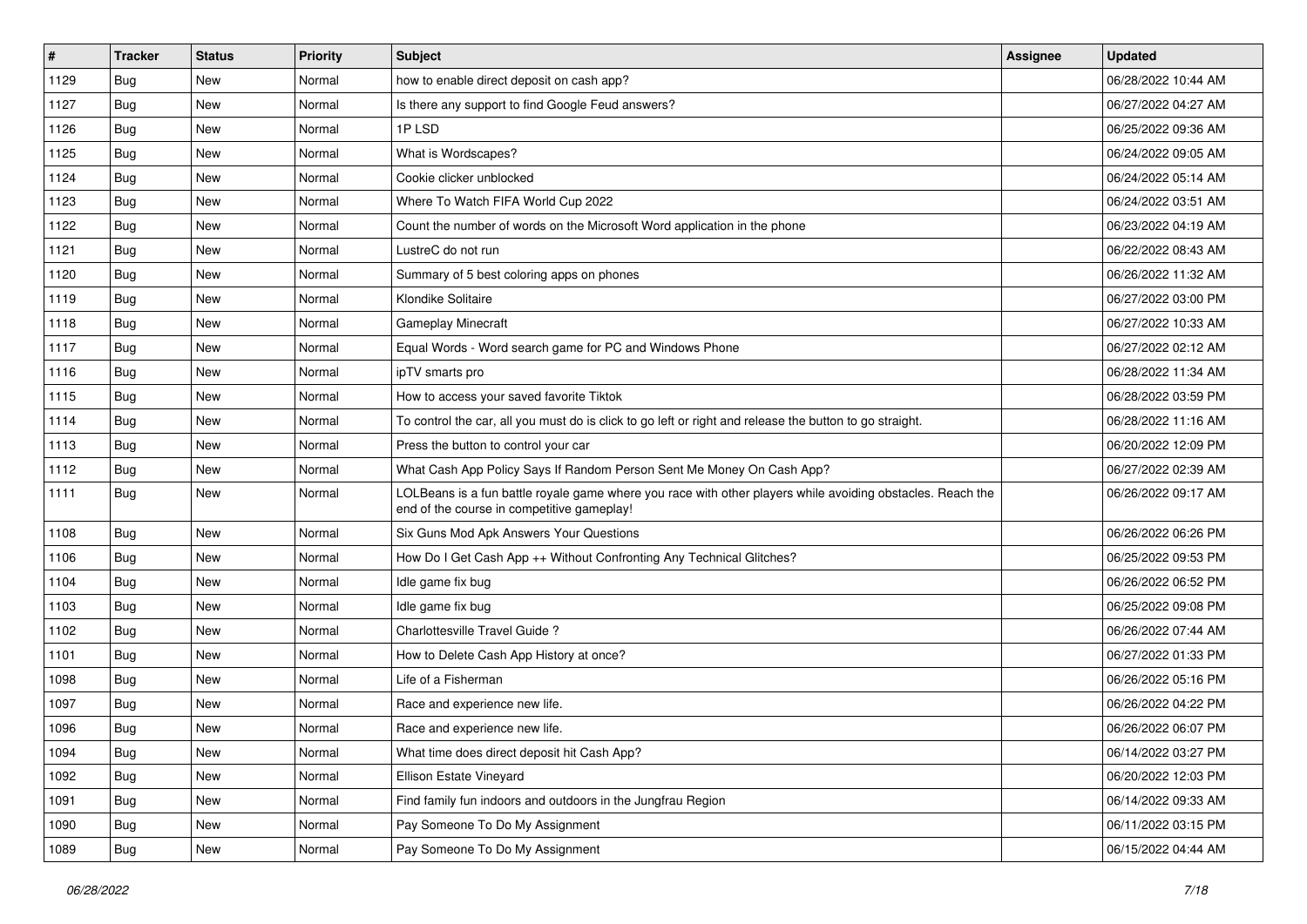| #    | <b>Tracker</b> | <b>Status</b> | <b>Priority</b> | <b>Subject</b>                                                           | Assignee | <b>Updated</b>      |
|------|----------------|---------------|-----------------|--------------------------------------------------------------------------|----------|---------------------|
| 1087 | Bug            | New           | Normal          | How do new writers start out?                                            |          | 06/10/2022 03:25 PM |
| 1084 | Bug            | <b>New</b>    | Normal          | <b>Trippie Redd</b>                                                      |          | 06/11/2022 09:05 AM |
| 1083 | Bug            | <b>New</b>    | Normal          | coin base review                                                         |          | 06/11/2022 09:13 AM |
| 1082 | Bug            | <b>New</b>    | Normal          | Reset chime bank password without phone number                           |          | 06/15/2022 11:56 AM |
| 1080 | Bug            | <b>New</b>    | Normal          | How to use Math Wallet   Nexo wallet   CoinTiger Exchange                |          | 06/15/2022 11:56 AM |
| 1079 | <b>Bug</b>     | <b>New</b>    | Normal          | How to get cheap psychology assignment?                                  |          | 06/15/2022 06:00 AM |
| 1078 | Bug            | <b>New</b>    | Normal          | What Bank Is Cash App On Plaid? Find Clarity And Assistance              |          | 06/15/2022 11:56 AM |
| 1077 | Bug            | <b>New</b>    | Normal          | Les excellentes façons d'utiliser ces images                             |          | 06/28/2022 02:33 PM |
| 1076 | Bug            | <b>New</b>    | Normal          | DedicatedHosting4u                                                       |          | 06/11/2022 09:15 AM |
| 1073 | Bug            | <b>New</b>    | Normal          | Cricut Design Space                                                      |          | 06/07/2022 09:34 PM |
| 1072 | Bug            | <b>New</b>    | Normal          | ij.start canon                                                           |          | 06/21/2022 06:56 PM |
| 1071 | Bug            | <b>New</b>    | Normal          | Cinema HD Review - Cinemahdv2.net                                        |          | 06/21/2022 06:54 PM |
| 1069 | Bug            | <b>New</b>    | Normal          | how to get cash app support phone number 24*7 available                  |          | 06/21/2022 08:36 PM |
| 1068 | Bug            | <b>New</b>    | Normal          | 123.hp.com/laserjet                                                      |          | 05/31/2022 12:22 PM |
| 1067 | Bug            | <b>New</b>    | Normal          | Cricut.com/setup                                                         |          | 05/31/2022 12:19 PM |
| 1065 | Bug            | <b>New</b>    | Normal          | The top foreign language training game in 2022                           |          | 06/07/2022 04:05 AM |
| 1063 | <b>Bug</b>     | <b>New</b>    | Normal          | 123.hp.com/laserjet                                                      |          | 05/28/2022 12:27 PM |
| 1062 | Bug            | <b>New</b>    | Normal          | Cricut.com/setup                                                         |          | 05/28/2022 12:26 PM |
| 1061 | Bug            | <b>New</b>    | Normal          | Cricut.com/setup                                                         |          | 05/28/2022 12:24 PM |
| 1060 | Bug            | <b>New</b>    | Normal          | How to Use Panda Helper to Speed Up Your iOS                             |          | 05/28/2022 09:12 AM |
| 1059 | Bug            | <b>New</b>    | Normal          | 123.hp.com/laserjet                                                      |          | 05/28/2022 08:29 AM |
| 1058 | <b>Bug</b>     | <b>New</b>    | Normal          | Cricut.com/setup                                                         |          | 05/28/2022 08:28 AM |
| 1057 | Bug            | <b>New</b>    | Normal          | <b>CCPlay Education Edition APK</b>                                      |          | 06/07/2022 04:07 AM |
| 1053 | <b>Bug</b>     | <b>New</b>    | Normal          | Game Geometry Dash                                                       |          | 05/26/2022 11:30 AM |
| 1052 | <b>Bug</b>     | <b>New</b>    | Normal          | Build Now GG is a new battle royale game.                                |          | 05/26/2022 04:24 AM |
| 1051 | Bug            | <b>New</b>    | Normal          | Dental Supplies USA                                                      |          | 06/11/2022 09:20 PM |
| 1048 | <b>Bug</b>     | <b>New</b>    | Normal          | So zeigen Sie ein Instagram-Profilbild an und vergrößern es              |          | 05/25/2022 06:56 AM |
| 1046 | <b>Bug</b>     | New           | Normal          | 123.hp.com/laserjet                                                      |          | 05/24/2022 10:46 AM |
| 1045 | <b>Bug</b>     | New           | Normal          | Cricut.com/setup                                                         |          | 05/24/2022 10:45 AM |
| 1044 | <b>Bug</b>     | New           | Normal          | Can I Disapprove If Random Person Sent Me Money On Cash App?             |          | 05/26/2022 03:51 PM |
| 1043 | Bug            | New           | Normal          | What Is The Right Way To Troubleshoot Cash App Transfer Failed Problems? |          | 05/25/2022 01:16 PM |
| 1042 | <b>Bug</b>     | New           | Normal          | How to set up direct deposit on cash app?                                |          | 05/25/2022 01:17 PM |
| 1041 | <b>Bug</b>     | New           | Normal          | Count words in Word on the computer                                      |          | 05/27/2022 02:16 PM |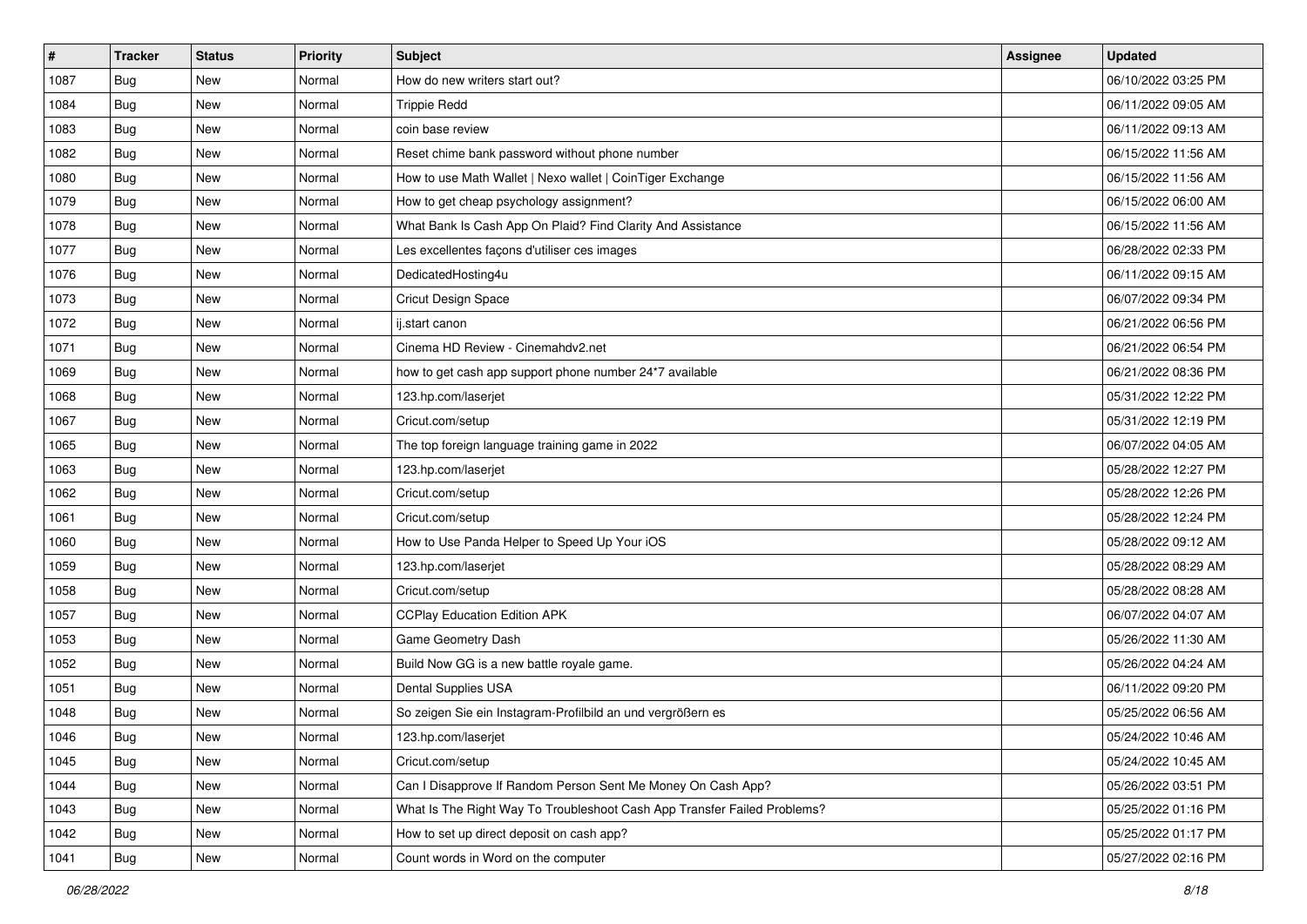| #    | <b>Tracker</b> | <b>Status</b> | <b>Priority</b> | Subject                                                                    | <b>Assignee</b> | <b>Updated</b>      |
|------|----------------|---------------|-----------------|----------------------------------------------------------------------------|-----------------|---------------------|
| 1040 | Bug            | New           | Normal          | thabet                                                                     |                 | 05/19/2022 08:05 PM |
| 1039 | Bug            | <b>New</b>    | Normal          | How to Get Tickmill Bonuses for Free                                       |                 | 05/26/2022 05:43 PM |
| 1036 | Bug            | New           | Normal          | <b>VPS Material</b>                                                        |                 | 05/18/2022 09:34 PM |
| 1034 | Bug            | <b>New</b>    | Normal          | Download Teaching Feeling For Android                                      |                 | 05/20/2022 09:25 AM |
| 1033 | Bug            | <b>New</b>    | Normal          | The best slope 2 online games to play right now                            |                 | 05/17/2022 10:55 AM |
| 1032 | Bug            | <b>New</b>    | Normal          | How To Play The Wordle Game                                                |                 | 05/17/2022 10:37 AM |
| 1031 | Bug            | <b>New</b>    | Normal          | <b>IAFT Traders Union</b>                                                  |                 | 05/16/2022 03:14 PM |
| 1030 | Bug            | <b>New</b>    | Normal          | <b>IAFT Traders Union</b>                                                  |                 | 05/16/2022 03:13 PM |
| 1029 | Bug            | <b>New</b>    | Normal          | 5 Reasons Why People Love Coloring Pages?                                  |                 | 05/16/2022 11:53 AM |
| 1028 | Bug            | <b>New</b>    | Normal          | The Best Free Online Game to Play with Friends                             |                 | 05/16/2022 05:00 AM |
| 1027 | Bug            | New           | Normal          | Word hurdle: Viral and Fun Online Game                                     |                 | 06/25/2022 06:13 PM |
| 1026 | Bug            | <b>New</b>    | Normal          | New Puzzle Game for All Age - Dordle                                       |                 | 06/25/2022 06:17 PM |
| 1025 | Bug            | <b>New</b>    | Normal          | how to change the logo in wordpress                                        |                 | 06/25/2022 06:20 PM |
| 1024 | Bug            | <b>New</b>    | Normal          | How to choose the right broker                                             |                 | 06/25/2022 06:23 PM |
| 1023 | Bug            | <b>New</b>    | Normal          | Questions That Are Typically Asked About Trap The Cat                      |                 | 05/14/2022 03:51 AM |
| 1022 | Bug            | New           | Normal          | 123.hp.com/laserjet                                                        |                 | 05/13/2022 01:25 PM |
| 1021 | Bug            | <b>New</b>    | Normal          | Cricut.com/setup                                                           |                 | 05/26/2022 12:21 AM |
| 1020 | Bug            | New           | Normal          | Cricut.com/setup                                                           |                 | 05/13/2022 11:14 AM |
| 1019 | Bug            | <b>New</b>    | Normal          | Cricut.com/setup                                                           |                 | 05/13/2022 11:13 AM |
| 1018 | Bug            | <b>New</b>    | Normal          | So erhalten Sie ein kostenloses Hörbuch                                    |                 | 06/28/2022 10:39 AM |
| 1016 | Bug            | New           | Normal          | Klondike Solitaire                                                         |                 | 05/12/2022 09:03 AM |
| 1015 | Bug            | <b>New</b>    | Normal          | Is it possible to send books for free?                                     |                 | 05/11/2022 04:05 PM |
| 1014 | Bug            | <b>New</b>    | Normal          | how to get chime routing and account number ? chime routing number florida |                 | 05/11/2022 12:42 PM |
| 1013 | Bug            | <b>New</b>    | Normal          | ij.start canon                                                             |                 | 05/11/2022 11:31 AM |
| 1012 | Bug            | <b>New</b>    | Normal          | Cricut.com/setup                                                           |                 | 05/11/2022 11:30 AM |
| 1011 | Bug            | <b>New</b>    | Normal          | Summary of 10 best coloring apps on phones                                 |                 | 05/11/2022 10:58 AM |
| 1009 | Bug            | New           | Normal          | How to change routing number on Cash App?                                  |                 | 05/11/2022 07:13 AM |
| 1008 | <b>Bug</b>     | New           | Normal          | Who was the first black woman to anchor a newscast?                        |                 | 05/10/2022 03:13 PM |
| 1007 | Bug            | New           | Normal          | "ij.start canon                                                            |                 | 05/18/2022 10:40 AM |
| 1006 | Bug            | New           | Normal          | Cricut.com/setup                                                           |                 | 05/10/2022 01:22 PM |
| 1004 | Bug            | New           | Normal          | you get to pinch and drag a man with a very flexible face                  |                 | 05/10/2022 10:59 AM |
| 1002 | <b>Bug</b>     | New           | Normal          | <b>Chemistry Assignment Help</b>                                           |                 | 06/04/2022 09:58 AM |
| 1001 | <b>Bug</b>     | New           | Normal          | Venmo Keep Saying Error?                                                   |                 | 06/27/2022 02:20 AM |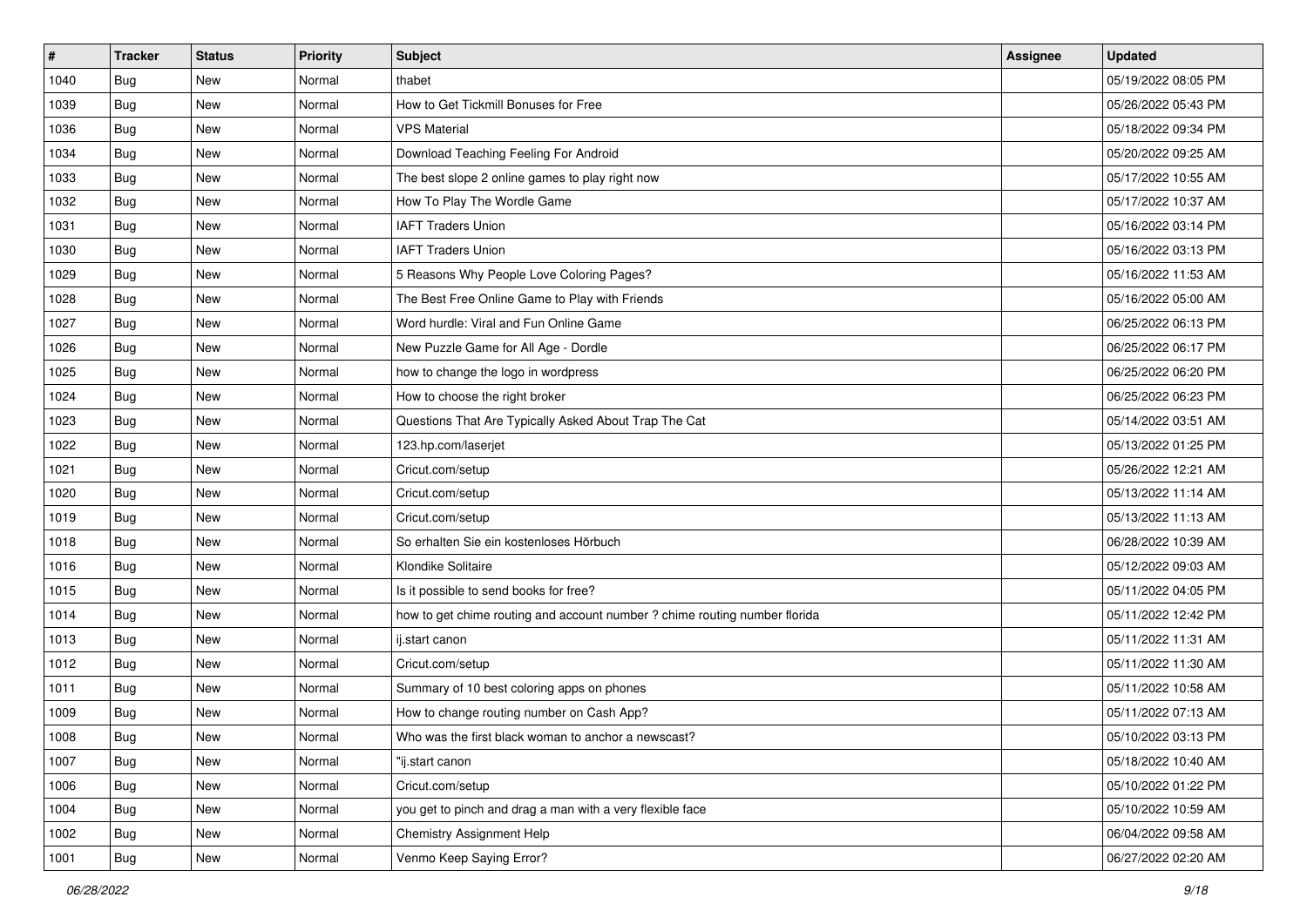| #   | <b>Tracker</b> | <b>Status</b> | <b>Priority</b> | Subject                                                                                | Assignee | <b>Updated</b>      |
|-----|----------------|---------------|-----------------|----------------------------------------------------------------------------------------|----------|---------------------|
| 999 | Bug            | New           | Normal          | Is there a way to find Google Feud answers?                                            |          | 06/28/2022 01:27 AM |
| 998 | Bug            | <b>New</b>    | Normal          | Is It Hard to Solve Wordle An                                                          |          | 06/27/2022 12:24 AM |
| 997 | Bug            | <b>New</b>    | Normal          | 123.hp.com/laserjet                                                                    |          | 06/28/2022 09:48 AM |
| 996 | Bug            | <b>New</b>    | Normal          | Cricut.com/setup                                                                       |          | 06/27/2022 07:12 AM |
| 993 | Bug            | New           | Normal          | IO Games Free Online                                                                   |          | 06/26/2022 09:41 AM |
| 992 | <b>Bug</b>     | <b>New</b>    | Normal          | So vergrößern Sie Ihr Instagram-Profilbild                                             |          | 06/26/2022 11:29 PM |
| 991 | Bug            | <b>New</b>    | Normal          | <b>MDMA MOLLY</b>                                                                      |          | 05/03/2022 12:03 AM |
| 990 | Bug            | <b>New</b>    | Normal          | Mushrooms                                                                              |          | 06/26/2022 05:41 AM |
| 989 | Bug            | <b>New</b>    | Normal          | Barewoods Wax Cigar                                                                    |          | 06/26/2022 09:19 AM |
| 988 | Bug            | <b>New</b>    | Normal          | <b>Medicinal Mushrooms</b>                                                             |          | 06/27/2022 09:33 AM |
| 987 | Bug            | <b>New</b>    | Normal          | <b>Medicinal Mushrooms</b>                                                             |          | 06/27/2022 07:13 PM |
| 985 | Bug            | <b>New</b>    | Normal          | Find out the vitality of Facebook Phone Number:                                        |          | 06/27/2022 05:39 AM |
| 984 | Bug            | <b>New</b>    | Normal          | How to disable, permanently delete Twitter account on phone, PC                        |          | 06/26/2022 08:28 AM |
| 983 | Bug            | <b>New</b>    | Normal          | Finding issue in tekken 3 game?                                                        |          | 06/28/2022 03:26 AM |
| 982 | Bug            | <b>New</b>    | Normal          | Five sites that let you download free scenarios for your iPhone                        |          | 05/07/2022 09:34 PM |
| 981 | Bug            | New           | Normal          | VidMate Mod APK                                                                        |          | 06/28/2022 11:24 AM |
| 980 | Bug            | <b>New</b>    | Normal          | Free Gas Cards for the Unemployed                                                      |          | 06/28/2022 02:54 PM |
| 979 | Bug            | <b>New</b>    | Normal          | Free Gas Cards for the Unemployed                                                      |          | 06/25/2022 09:02 PM |
| 978 | Bug            | <b>New</b>    | Normal          | Delamore Lodge is a place to stay.                                                     |          | 06/27/2022 04:57 AM |
| 977 | Bug            | <b>New</b>    | Normal          | Fans of the Old Country will like this book.                                           |          | 06/26/2022 05:54 AM |
| 975 | Bug            | New           | Normal          | Payback 2 Mod APK                                                                      |          | 05/05/2022 10:56 AM |
| 974 | Bug            | <b>New</b>    | Normal          | Watch NCAA Football Live Streaming Free                                                |          | 06/26/2022 05:33 PM |
| 972 | Bug            | <b>New</b>    | Normal          | How To Borrow Money From The Cash App? Get To Know About The Same                      |          | 04/25/2022 07:30 AM |
| 971 | <b>Bug</b>     | <b>New</b>    | Normal          | How Do I Check Balance On Cash App Card With Optimum Ease?                             |          | 06/27/2022 08:16 PM |
| 970 | Bug            | <b>New</b>    | Normal          | The Amount Of Time Does Cash App Direct Deposit Time Take?                             |          | 06/26/2022 07:32 PM |
| 969 | Bug            | <b>New</b>    | Normal          | Watch NCAA Football Live Match Free                                                    |          | 06/28/2022 01:31 PM |
| 966 | Bug            | <b>New</b>    | Normal          | How to Download the Filmes                                                             |          | 06/27/2022 03:25 AM |
| 965 | <b>Bug</b>     | New           | Normal          | Go with cash app customer service to know where I can load my cash app card            |          | 06/28/2022 04:30 AM |
| 964 | Bug            | New           | Normal          | Can I Fix Cash App Transfer Failed Issues By Adding Sufficient Funds?                  |          | 06/26/2022 07:21 AM |
| 962 | Bug            | New           | Normal          | Kostenlose Hörbücher                                                                   |          | 06/26/2022 10:45 PM |
| 961 | Bug            | New           | Normal          | TeaTv is an Android                                                                    |          | 06/26/2022 02:02 PM |
| 959 | <b>Bug</b>     | New           | Normal          | Get connected with cash app team-How to get money off cash app at walmart without card |          | 06/27/2022 08:52 AM |
| 958 | <b>Bug</b>     | New           | Normal          | Avail Cash app support service to know Sutton bank cash app number                     |          | 06/26/2022 08:46 AM |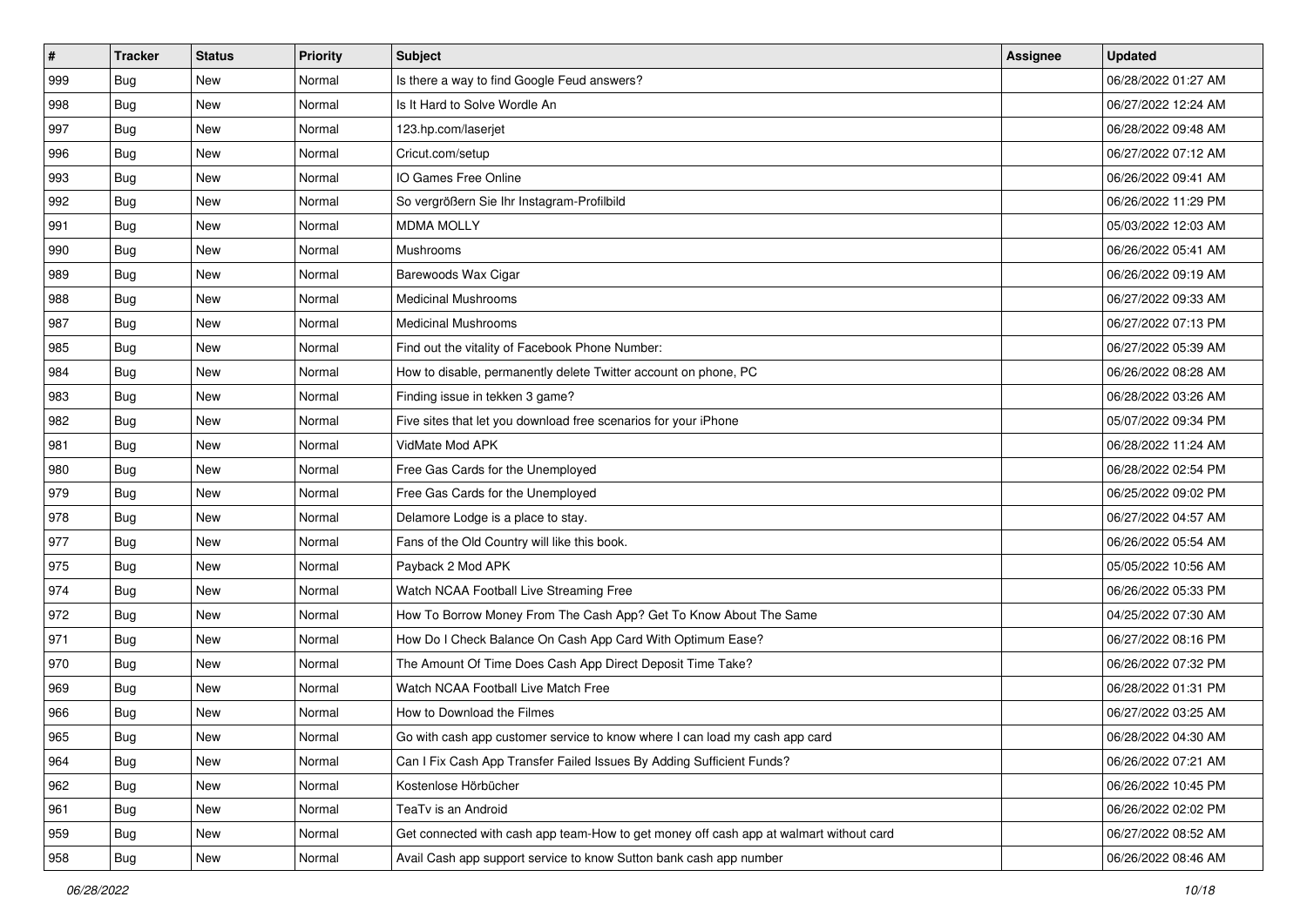| #             | <b>Tracker</b> | <b>Status</b> | <b>Priority</b> | <b>Subject</b>                                                                   | Assignee | <b>Updated</b>      |
|---------------|----------------|---------------|-----------------|----------------------------------------------------------------------------------|----------|---------------------|
| 957           | Bug            | New           | Normal          | From Where I Can Get Cheap Writing Services?                                     |          | 04/20/2022 05:06 AM |
| 956           | Bug            | <b>New</b>    | Normal          | FNF Free Mods Online                                                             |          | 06/25/2022 09:59 PM |
| 954           | Bug            | <b>New</b>    | Normal          | AZ Screen Recorder Mod                                                           |          | 06/25/2022 11:24 PM |
| 953           | Bug            | <b>New</b>    | Normal          | Manga Dogs - Read Your Favorite Comics on Your Smartphone                        |          | 06/27/2022 03:53 PM |
| 952           | Bug            | New           | Normal          | Canon IJ Network Tool                                                            |          | 06/26/2022 10:35 AM |
| 951           | <b>Bug</b>     | <b>New</b>    | Normal          | Canon.com/ijsetup                                                                |          | 06/27/2022 07:56 PM |
| 950           | Bug            | <b>New</b>    | Normal          | ij.start canon                                                                   |          | 06/26/2022 04:35 AM |
| 949           | Bug            | <b>New</b>    | Normal          | <b>Educational Games</b>                                                         |          | 06/15/2022 09:11 PM |
| 948           | Bug            | <b>New</b>    | Normal          | Canon IJ Network Tool                                                            |          | 06/27/2022 09:30 PM |
| 947           | Bug            | <b>New</b>    | Normal          | is Disney Now and Disney Plus different?                                         |          | 04/14/2022 09:53 AM |
| 946           | Bug            | <b>New</b>    | Normal          | What is Plex and Is Plex Legal?                                                  |          | 06/26/2022 05:23 AM |
| 945           | Bug            | <b>New</b>    | Normal          | TikTok 18 Mod Apk For Your Android                                               |          | 04/13/2022 09:32 AM |
| 943           | Bug            | <b>New</b>    | Normal          | ij.start canon                                                                   |          | 04/13/2022 08:52 AM |
| 942           | Bug            | New           | Normal          | Canon IJ Network Tool                                                            |          | 04/13/2022 08:45 AM |
| 941           | Bug            | <b>New</b>    | Normal          | is Disney Now and Disney Plus different?                                         |          | 06/26/2022 12:10 PM |
| 940           | Bug            | New           | Normal          | What is Plex and Is Plex Legal?                                                  |          | 06/26/2022 04:50 PM |
| 935           | Bug            | <b>New</b>    | Normal          | MovieBox Pro Apk - Watch Movies and TV Shows on Your Android Phone               |          | 06/26/2022 04:11 AM |
| 934           | Bug            | <b>New</b>    | Normal          | MovieBox Pro Apk - Watch Movies and TV Shows on Your Android Phone               |          | 05/10/2022 11:01 AM |
| 933           | Bug            | <b>New</b>    | Normal          | How Can I Watch Movies on My Mobile Phone                                        |          | 06/24/2022 12:55 AM |
| 932           | Bug            | <b>New</b>    | Normal          | The best epic, long-playing PC games will consume days of your life.             |          | 05/15/2022 07:44 PM |
| 930           | Bug            | <b>New</b>    | Normal          | The best free games online                                                       |          | 04/12/2022 09:05 AM |
| 929           | <b>Bug</b>     | <b>New</b>    | Normal          | Canon IJ Network Tool                                                            |          | 04/12/2022 08:32 AM |
| 928           | Bug            | <b>New</b>    | Normal          | How Does Sutton Bank Cash App Customer Service Help In Answering Your Questions? |          | 04/12/2022 11:36 AM |
| 926           | <b>Bug</b>     | <b>New</b>    | Normal          | tavor 7                                                                          |          | 06/22/2022 05:08 PM |
| 925           | Bug            | <b>New</b>    | Normal          | tavor 7                                                                          |          | 06/15/2022 03:45 AM |
| 924           | Bug            | <b>New</b>    | Normal          | buy tec 9                                                                        |          | 04/11/2022 02:54 PM |
| 923           | Bug            | <b>New</b>    | Normal          | frenchies for sale                                                               |          | 04/11/2022 02:35 PM |
| 922           | <b>Bug</b>     | New           | Normal          | Why Is The Need For Assignment Writing Services?                                 |          | 06/28/2022 06:59 AM |
| 921           | Bug            | New           | Normal          | Canon IJ Network Tool                                                            |          | 04/11/2022 09:00 AM |
| $ 920\rangle$ | Bug            | New           | Normal          | Where I Can Get Essay Writing Services?                                          |          | 04/11/2022 08:35 AM |
| 918           | Bug            | New           | Normal          | Antivirus for IOS                                                                |          | 06/16/2022 10:36 PM |
| 917           | Bug            | New           | Normal          | Random Person Sent Me Money on Cash App-find solution?                           |          | 04/09/2022 12:32 PM |
| 916           | <b>Bug</b>     | New           | Normal          | How long does it take to write a book?                                           |          | 04/07/2022 12:15 PM |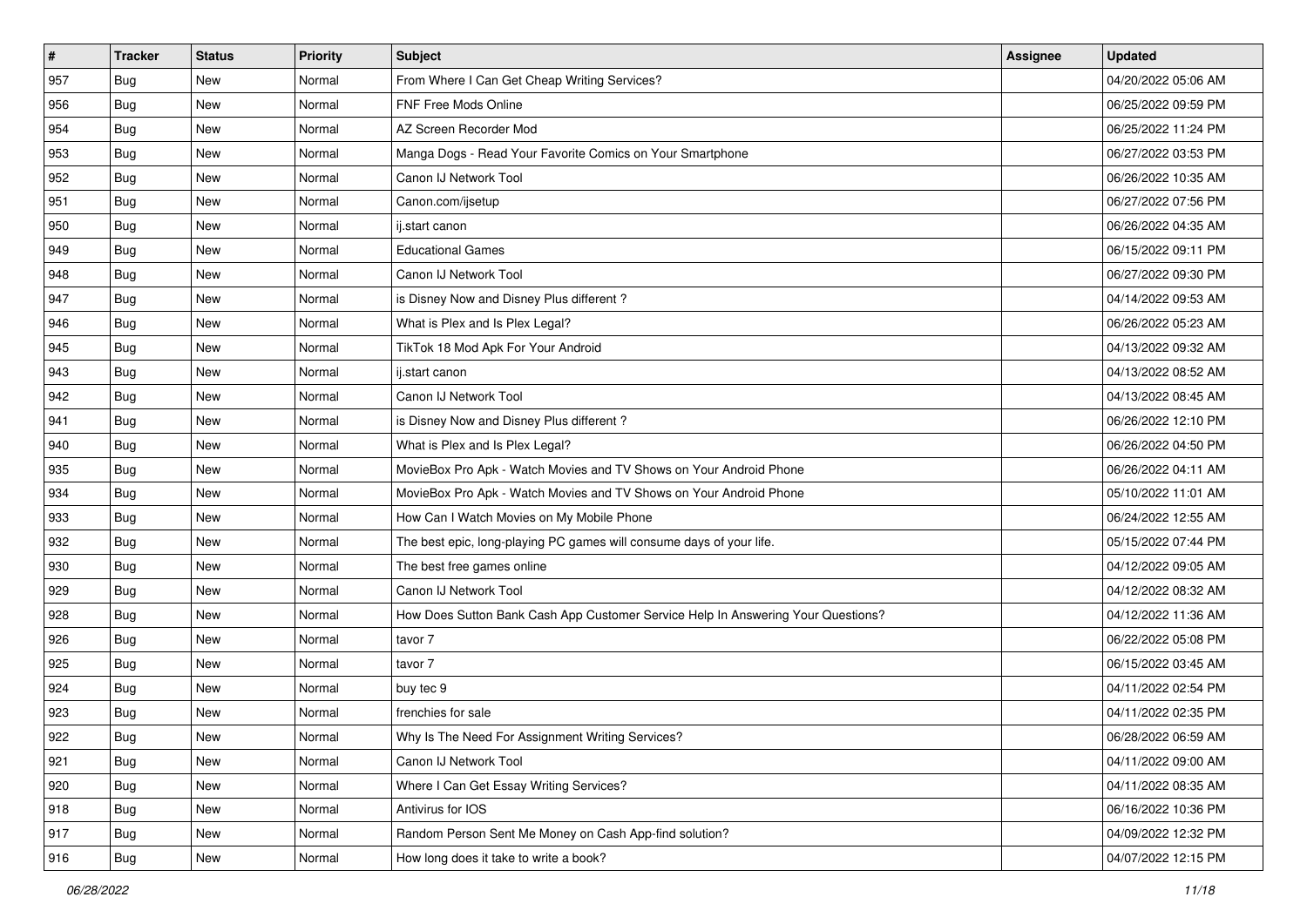| $\sharp$ | <b>Tracker</b> | <b>Status</b> | <b>Priority</b> | Subject                                                                     | Assignee | <b>Updated</b>      |
|----------|----------------|---------------|-----------------|-----------------------------------------------------------------------------|----------|---------------------|
| 915      | Bug            | New           | Normal          | Finance dissertation writing                                                |          | 04/07/2022 09:22 AM |
| 914      | Bug            | <b>New</b>    | Normal          | Wordle: how to play fashion games for free?                                 |          | 04/07/2022 08:30 AM |
| 913      | Bug            | New           | Normal          | Canon IJ Network Tool                                                       |          | 04/07/2022 06:21 AM |
| 912      | Bug            | New           | Normal          | Cuphead Mobile Game Review                                                  |          | 06/09/2022 10:14 AM |
| 911      | Bug            | <b>New</b>    | Normal          | Aluminum Windows & Doors                                                    |          | 04/06/2022 08:10 PM |
| 910      | Bug            | New           | Normal          | Each content looks unisize or not formated                                  |          | 04/06/2022 11:21 AM |
| 909      | Bug            | New           | Normal          | Toca Life World APK                                                         |          | 04/06/2022 04:52 AM |
| 908      | Bug            | New           | Normal          | Toca Life World APK                                                         |          | 04/06/2022 03:18 AM |
| 907      | Bug            | New           | Normal          | Canon IJ Network Tool                                                       |          | 04/04/2022 10:43 AM |
| 906      | Bug            | <b>New</b>    | Normal          | How To Change Cash App From Business To Personal Account For Any Reasons?   |          | 04/04/2022 09:57 AM |
| 905      | Bug            | New           | Normal          | MINI MILITIA MOD APK                                                        |          | 05/19/2022 01:54 PM |
| 898      | Bug            | New           | Normal          | Shadow Fight 2 Mod APK                                                      |          | 04/02/2022 09:17 AM |
| 895      | Bug            | New           | Normal          | Cash App Scams                                                              |          | 06/18/2022 02:36 PM |
| 893      | Bug            | New           | Normal          | klingeltone                                                                 |          | 04/13/2022 11:06 AM |
| 892      | Bug            | New           | Normal          | Good game                                                                   |          | 04/01/2022 09:15 AM |
| 891      | Bug            | New           | Normal          | The most interesting game today, have you tried it?                         |          | 04/01/2022 09:17 AM |
| 889      | Bug            | New           | Normal          | What is Plex and how it's work?                                             |          | 04/01/2022 09:14 AM |
| 888      | Bug            | New           | Normal          | Is the Fox News Channel on Roku free?                                       |          | 06/28/2022 06:58 PM |
| 887      | Bug            | New           | Normal          | What is Plex and how it's work?                                             |          | 04/01/2022 09:16 AM |
| 886      | Bug            | <b>New</b>    | Normal          | Is the Fox News Channel on Roku free?                                       |          | 06/28/2022 09:36 PM |
| 885      | Bug            | New           | Normal          | How to Install the Tele Latino App For Android                              |          | 03/28/2022 04:10 AM |
| 884      | Bug            | <b>New</b>    | Normal          | Why do Subway Surfers popular                                               |          | 04/01/2022 09:16 AM |
| 883      | Bug            | <b>New</b>    | Normal          | Langweilen Sie sich jemals bei der gleichen alten Schriftart auf Instagram? |          | 04/01/2022 09:16 AM |
| 882      | <b>Bug</b>     | New           | Normal          | How to change bank account on cash app?                                     |          | 04/01/2022 09:16 AM |
| 880      | Bug            | New           | Normal          | Why do Subway Surfers popular                                               |          | 04/01/2022 09:16 AM |
| 878      | Bug            | New           | Normal          | Wie ist instazoom hilfreich beim Herunterladen von Instagram-Profilbildern  |          | 04/08/2022 09:28 PM |
| 876      | <b>Bug</b>     | New           | Normal          | Download Full-Size Profile Pictures of Your Favorite Users With InstaDP     |          | 04/01/2022 09:12 AM |
| 875      | Bug            | New           | Normal          | Red ball game                                                               |          | 04/01/2022 09:15 AM |
| 874      | Bug            | New           | Normal          | Cómo descargar Minecraft Apk                                                |          | 06/26/2022 08:01 AM |
| 873      | Bug            | New           | Normal          | Klingeltöne mp3                                                             |          | 04/13/2022 11:03 AM |
| 872      | <b>Bug</b>     | New           | Normal          | Poppy Playtime Horror Game Free                                             |          | 04/01/2022 09:11 AM |
| 870      | <b>Bug</b>     | New           | Normal          | Mahjong Solitaire                                                           |          | 04/01/2022 09:12 AM |
| 869      | <b>Bug</b>     | New           | Normal          | Sonnerie Post Malone 2022                                                   |          | 04/13/2022 11:05 AM |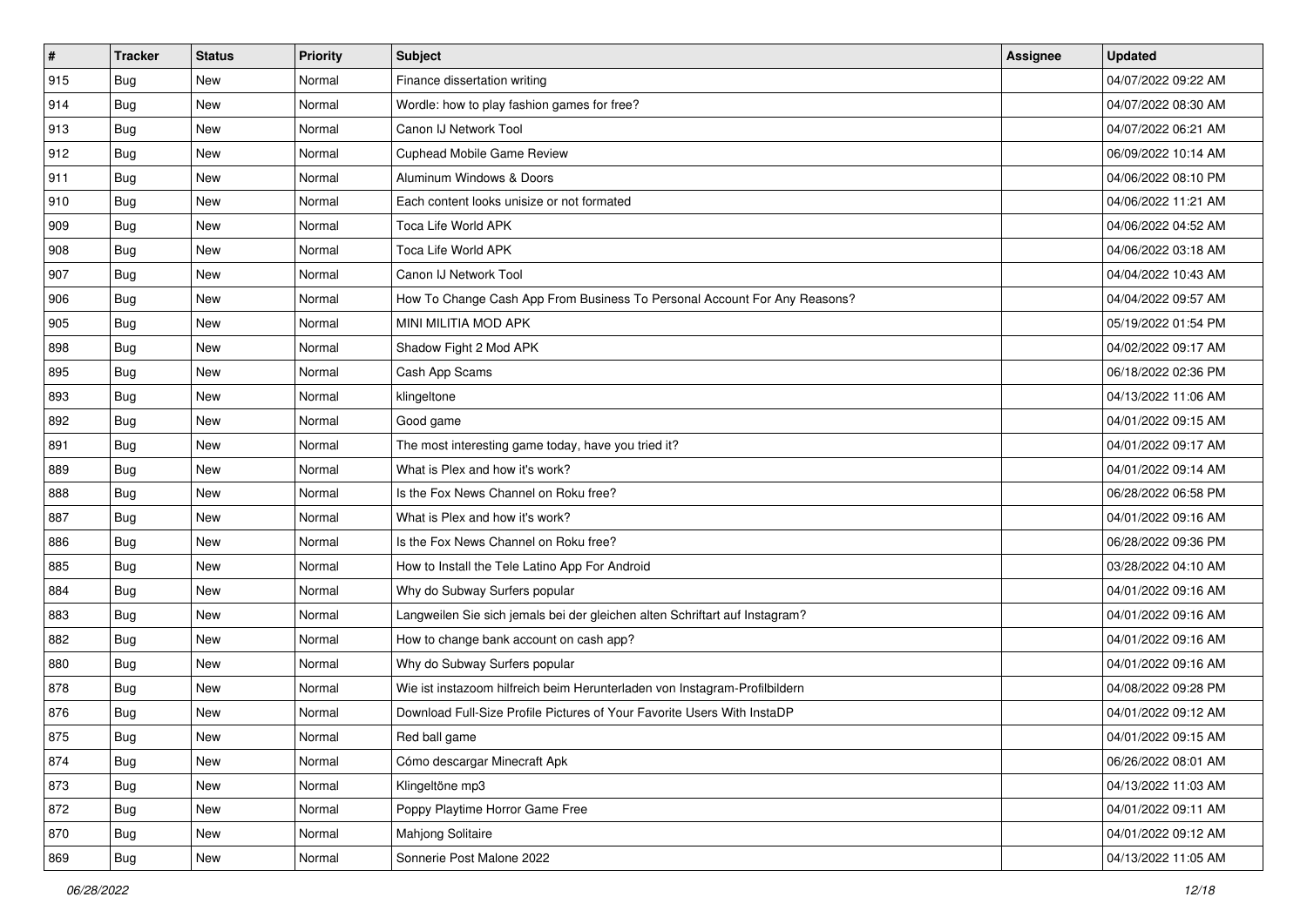| $\sharp$ | <b>Tracker</b> | <b>Status</b> | <b>Priority</b> | Subject                                                                          | Assignee | <b>Updated</b>      |
|----------|----------------|---------------|-----------------|----------------------------------------------------------------------------------|----------|---------------------|
| 865      | Bug            | New           | Normal          | Canon IJ Printer Utility                                                         |          | 05/18/2022 07:24 PM |
| 864      | Bug            | <b>New</b>    | Normal          | Canon IJ Network Tool                                                            |          | 04/01/2022 09:14 AM |
| 863      | Bug            | New           | Normal          | Canon IJ Network Tool                                                            |          | 04/01/2022 09:12 AM |
| 862      | Bug            | New           | Normal          | none                                                                             |          | 04/01/2022 09:11 AM |
| 859      | Bug            | <b>New</b>    | Normal          | Canon IJ Network Tool                                                            |          | 04/01/2022 09:13 AM |
| 857      | Bug            | New           | Normal          | Welcome to the world of classic retro games                                      |          | 04/01/2022 09:13 AM |
| 856      | Bug            | New           | Normal          | Online Classes Assistance Help For Student                                       |          | 04/01/2022 09:13 AM |
| 855      | Bug            | New           | Normal          | Online Classes Assistance Help For Student                                       |          | 04/01/2022 09:13 AM |
| 854      | Bug            | New           | Normal          | How To Resolve Password Problems Through Facebook Customer Service?              |          | 04/09/2022 06:11 PM |
| 853      | Bug            | <b>New</b>    | Normal          | what is dr laser                                                                 |          | 04/01/2022 09:13 AM |
| 852      | Bug            | New           | Normal          | How to cancel your French Bee flight within 24 hours?                            |          | 04/01/2022 09:13 AM |
| 851      | Bug            | New           | Normal          | Laden Sie den kostenlosen MP3-Klingelton für Ihr Mobiltelefon herunter           |          | 04/01/2022 09:14 AM |
| 850      | Bug            | New           | Normal          | Puppy Playtime APK Android                                                       |          | 04/01/2022 09:14 AM |
| 849      | Bug            | New           | Normal          | FutEmax App Apk - Watch Soccer, Fantasy Football, And More On Your Mobile Device |          | 04/01/2022 09:04 AM |
| 844      | Bug            | <b>New</b>    | Normal          | To know Chime Routing Number call on the helpline number                         |          | 04/01/2022 08:58 AM |
| 843      | Bug            | New           | Normal          | Canon IJ Network Tool                                                            |          | 04/01/2022 08:58 AM |
| 842      | Bug            | New           | Normal          | Join the fun game                                                                |          | 04/01/2022 08:58 AM |
| 841      | Bug            | New           | Normal          | How do I activate FOX NOW?                                                       |          | 04/01/2022 08:58 AM |
| 840      | Bug            | New           | Normal          | Is Tubi really free and legal?                                                   |          | 04/01/2022 08:58 AM |
| 839      | Bug            | <b>New</b>    | Normal          | How do I activate FOX NOW?                                                       |          | 04/01/2022 08:58 AM |
| 838      | Bug            | New           | Normal          | Celebrity Hunter Mod apk - Como instalá-lo                                       |          | 04/01/2022 08:58 AM |
| 836      | Bug            | <b>New</b>    | Normal          | What Is The Required Amount To Pay As Cash App Clearance Fee?                    |          | 04/01/2022 09:00 AM |
| 835      | Bug            | <b>New</b>    | Normal          | Build your strong army with Taming io                                            |          | 04/01/2022 08:59 AM |
| 834      | Bug            | New           | Normal          | Grasp the secret to relieve stress and fatigue                                   |          | 04/01/2022 08:57 AM |
| 833      | Bug            | New           | Normal          | Does Direct Deposit Hit Chime- seek Chime Customer Service                       |          | 04/01/2022 08:59 AM |
| 832      | Bug            | New           | Normal          | Choque Royale Mod Apk                                                            |          | 04/01/2022 08:59 AM |
| 831      | <b>Bug</b>     | New           | Normal          | Build and shoot                                                                  |          | 05/29/2022 04:47 PM |
| 830      | I Bug          | New           | Normal          | Poppy Playtime APK                                                               |          | 06/27/2022 10:31 PM |
| 828      | Bug            | New           | Normal          | Nursery management                                                               |          | 06/28/2022 12:10 PM |
| 827      | <b>Bug</b>     | New           | Normal          | Come To Know The Required Steps To Unlock Cash App Account                       |          | 04/01/2022 08:59 AM |
| 826      | <b>Bug</b>     | New           | Normal          | How to Dowload MXL TV Premium                                                    |          | 05/26/2022 03:34 PM |
| 825      | <b>Bug</b>     | New           | Normal          | Lucky Patcher Download                                                           |          | 06/26/2022 06:09 PM |
| 822      | Bug            | New           | Normal          | Dowload Your Boyfriend Game                                                      |          | 06/28/2022 04:56 AM |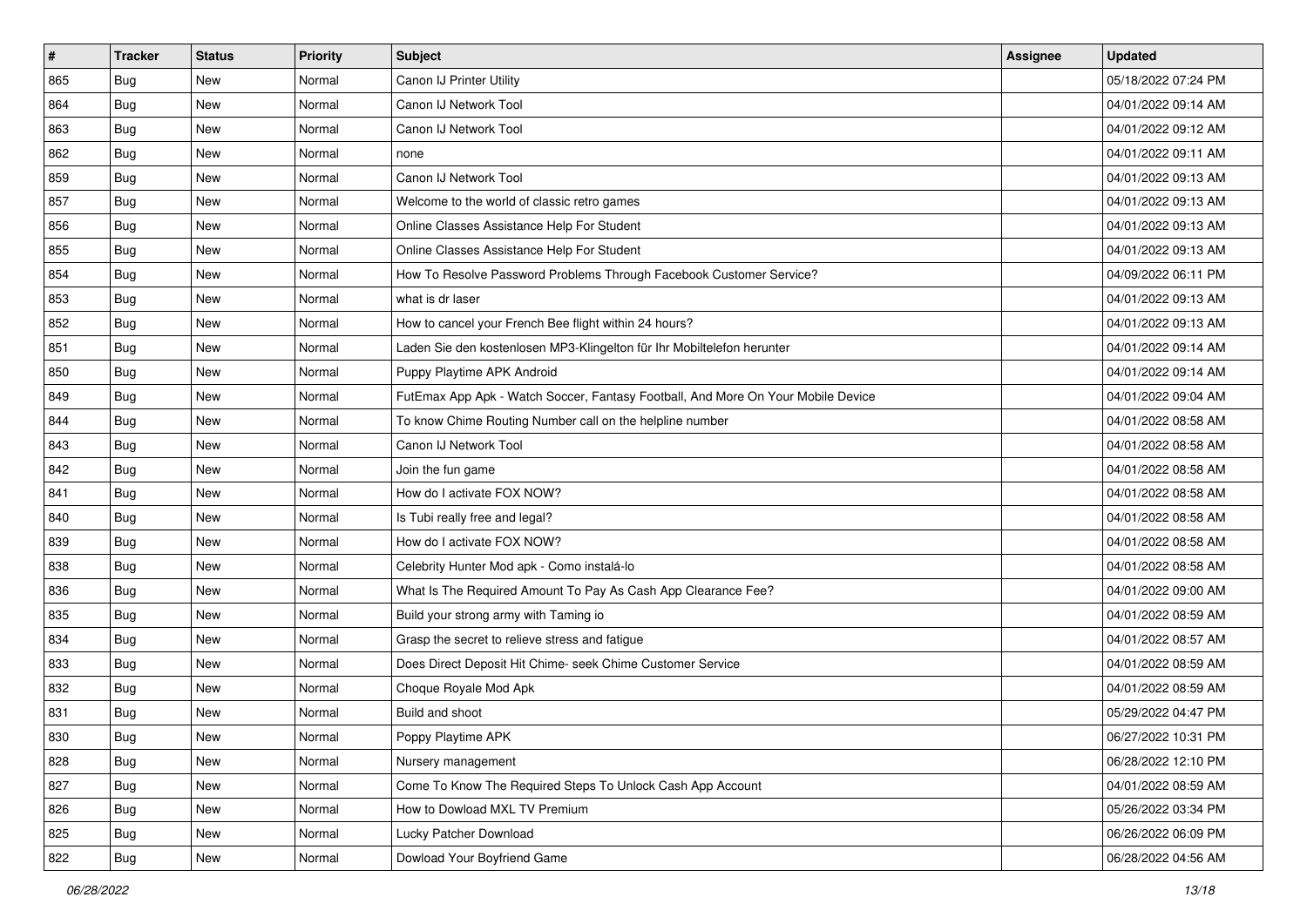| #   | <b>Tracker</b> | <b>Status</b> | <b>Priority</b> | Subject                                                                       | Assignee | <b>Updated</b>      |
|-----|----------------|---------------|-----------------|-------------------------------------------------------------------------------|----------|---------------------|
| 821 | Bug            | New           | Normal          | Nicoo - A Review of the Popular Battle Royale Game                            |          | 06/28/2022 08:30 AM |
| 820 | Bug            | <b>New</b>    | Normal          | Metal Slug Apk para Android                                                   |          | 06/28/2022 11:01 AM |
| 819 | Bug            | New           | Normal          | Metal Slug Apk para Android                                                   |          | 06/27/2022 09:35 AM |
| 817 | Bug            | New           | Normal          | Pacman 30th Anniversary                                                       |          | 06/28/2022 09:20 AM |
| 816 | Bug            | New           | Normal          | Play Scribble io fun with everyone                                            |          | 06/28/2022 03:20 PM |
| 811 | Bug            | New           | Normal          | Canon IJ Network Tool                                                         |          | 06/28/2022 06:12 AM |
| 809 | Bug            | <b>New</b>    | Normal          | Smash Karts - immerse yourself in the exciting race                           |          | 06/28/2022 09:57 AM |
| 808 | Bug            | New           | Normal          | Sinnvolle Guten-Morgen-Grüße                                                  |          | 06/28/2022 09:47 AM |
| 807 | Bug            | New           | Normal          | 1v1Battle is a strategic action 'Build and shoot' game                        |          | 06/27/2022 06:52 AM |
| 804 | Bug            | <b>New</b>    | Normal          | Review                                                                        |          | 06/27/2022 08:38 PM |
| 802 | Bug            | New           | Normal          | Who Is an ETL Engineer                                                        |          | 06/28/2022 02:03 AM |
| 801 | Bug            | New           | Normal          | Who Is an ETL Engineer                                                        |          | 06/27/2022 12:25 PM |
| 800 | Bug            | New           | Normal          | Who Is an ETL Engineer                                                        |          | 06/28/2022 08:48 AM |
| 799 | Bug            | <b>New</b>    | Normal          | Who Is an ETL Engineer                                                        |          | 06/28/2022 02:51 AM |
| 798 | Bug            | <b>New</b>    | Normal          | Who Is an ETL Engineer                                                        |          | 06/27/2022 09:48 AM |
| 796 | Bug            | New           | Normal          | How Does Cash App ++ actually work and What is the process of it              |          | 06/22/2022 07:03 AM |
| 795 | Bug            | New           | Normal          | Drift Boss - Exciting Race                                                    |          | 06/26/2022 06:32 PM |
| 792 | Bug            | New           | Normal          | What is Google Camera Mod?                                                    |          | 06/27/2022 10:20 AM |
| 791 | Bug            | New           | Normal          | Samsnung TV Plus is not working                                               |          | 04/01/2022 09:03 AM |
| 790 | Bug            | <b>New</b>    | Normal          | My app                                                                        |          | 04/01/2022 09:03 AM |
| 789 | <b>Bug</b>     | New           | Normal          | Full version                                                                  |          | 06/28/2022 04:32 PM |
| 788 | Bug            | New           | Normal          | Intro Maker Mod APK                                                           |          | 06/28/2022 04:21 AM |
| 787 | Bug            | New           | Normal          | Assured Assignment Help                                                       |          | 06/27/2022 05:19 PM |
| 786 | Bug            | New           | Normal          | Best Assignment Help in Australia & UK                                        |          | 06/21/2022 09:28 PM |
| 785 | Bug            | New           | Normal          | How To Get Money Off Cash App Without Card Or With A Card?                    |          | 06/28/2022 11:35 AM |
| 784 | Bug            | New           | Normal          | How To Add Money On Cash App Card And Check The Funds?                        |          | 06/28/2022 12:36 PM |
| 783 | Bug            | New           | Normal          | How Do I Determine The Reasons And Solutions To Fix Cash App Transfer Failed? |          | 06/27/2022 08:58 PM |
| 782 | <b>Bug</b>     | New           | Normal          | Comment faire une sonnerie téléphonique                                       |          | 06/27/2022 11:56 PM |
| 781 | <b>Bug</b>     | New           | Normal          | Free Whatsapp Group to Join                                                   |          | 06/28/2022 11:48 AM |
| 777 | <b>Bug</b>     | New           | Normal          | Obtain driving instructions using Google Maps.                                |          | 06/27/2022 09:05 PM |
| 776 | Bug            | New           | Normal          | Wibargain                                                                     |          | 06/28/2022 01:57 PM |
| 775 | Bug            | New           | Normal          | cash app                                                                      |          | 02/14/2022 08:20 AM |
| 774 | <b>Bug</b>     | New           | Normal          | Follow proper initiatives                                                     |          | 06/27/2022 07:54 PM |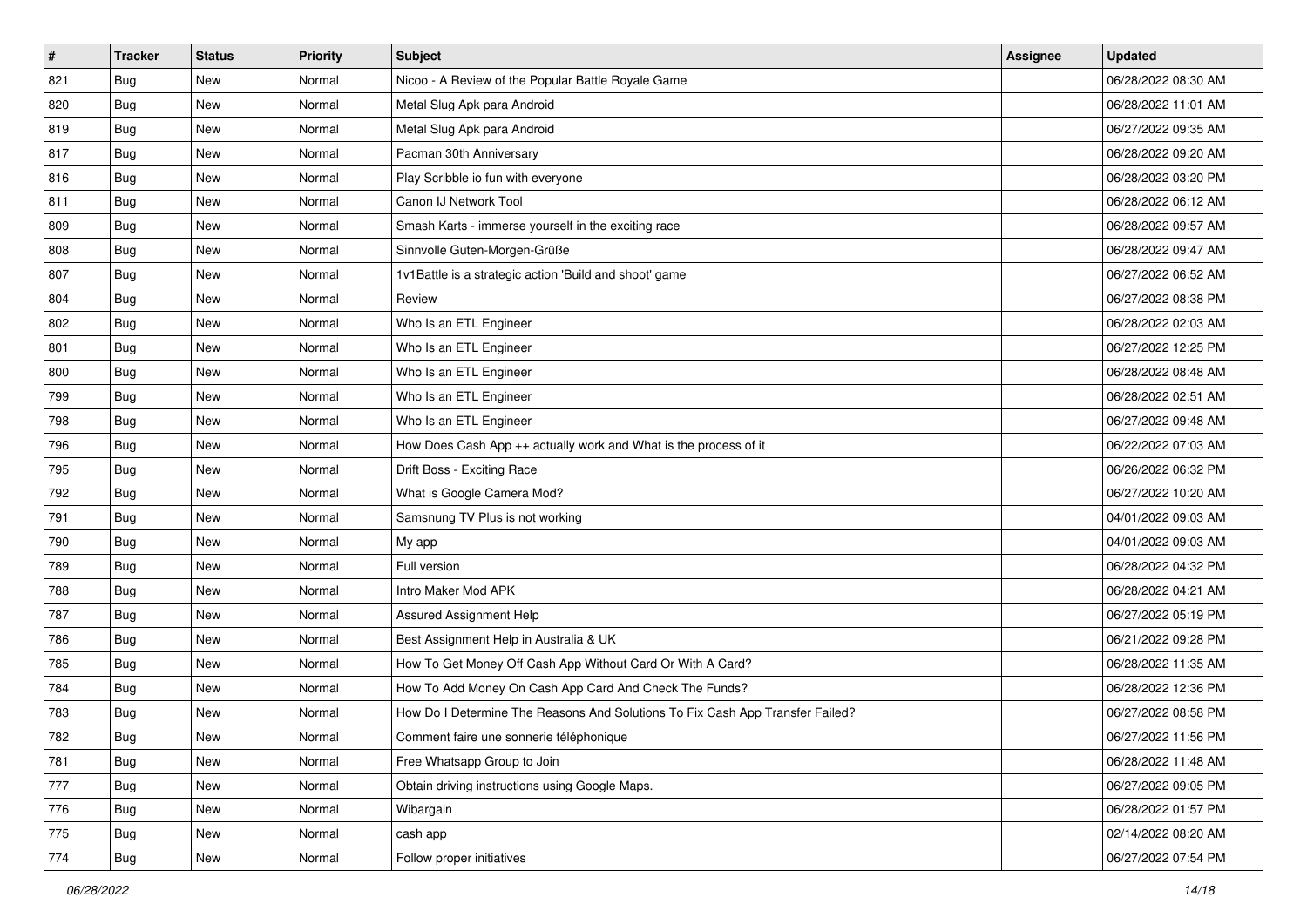| #   | <b>Tracker</b> | <b>Status</b> | <b>Priority</b> | <b>Subject</b>                                                                                      | Assignee | <b>Updated</b>      |
|-----|----------------|---------------|-----------------|-----------------------------------------------------------------------------------------------------|----------|---------------------|
| 773 | Bug            | New           | Normal          | Spades - Play online free                                                                           |          | 06/28/2022 12:26 PM |
| 772 | Bug            | <b>New</b>    | Normal          | united airlines baggage policy                                                                      |          | 06/27/2022 10:53 PM |
| 771 | Bug            | <b>New</b>    | Normal          | united airlines baggage policy                                                                      |          | 06/26/2022 07:19 AM |
| 770 | Bug            | <b>New</b>    | Normal          | Canon IJ Network Tool                                                                               |          | 06/27/2022 11:57 AM |
| 769 | Bug            | <b>New</b>    | Normal          | check my cash app                                                                                   |          | 06/28/2022 03:29 PM |
| 768 | Bug            | <b>New</b>    | Normal          | Where can you buy best jackets online?                                                              |          | 06/26/2022 01:50 PM |
| 767 | Bug            | <b>New</b>    | Normal          | apkmod                                                                                              |          | 06/28/2022 01:24 AM |
| 766 | Bug            | <b>New</b>    | Normal          | Pobreflix Mod APK Review                                                                            |          | 06/28/2022 08:56 AM |
| 765 | Bug            | <b>New</b>    | Normal          | Follow proper initiatives to check my cash app                                                      |          | 06/25/2022 10:08 AM |
| 764 | Bug            | <b>New</b>    | Normal          | What is available to see what I can watch HBO Max?                                                  |          | 06/28/2022 03:59 AM |
| 762 | Bug            | <b>New</b>    | Normal          | How To Add Money To A Cash App Card If Struggling With Low Amount?                                  |          | 06/27/2022 09:58 PM |
| 760 | Bug            | <b>New</b>    | Normal          | apkmod                                                                                              |          | 06/27/2022 04:13 PM |
| 758 | Bug            | <b>New</b>    | Normal          | How Do I Study Consistently For Hours?                                                              |          | 06/27/2022 12:49 AM |
| 757 | Bug            | <b>New</b>    | Normal          | Why Is Issue of Car Maintenance so Famous for the Consumers?                                        |          | 04/01/2022 09:01 AM |
| 754 | Bug            | <b>New</b>    | Normal          | Cómo descargar tonos gratis de teléfono celular                                                     |          | 06/26/2022 01:56 PM |
| 753 | Bug            | <b>New</b>    | Normal          | onlineessaygrader                                                                                   |          | 06/28/2022 05:55 AM |
| 752 | <b>Bug</b>     | <b>New</b>    | Normal          | Plagerism checker                                                                                   |          | 06/26/2022 06:33 PM |
| 750 | Bug            | <b>New</b>    | Normal          | Create a Report Template                                                                            |          | 06/26/2022 04:27 PM |
| 749 | Bug            | <b>New</b>    | Normal          | The Best Bubble Shooter Game for Android                                                            |          | 06/26/2022 12:12 PM |
| 748 | Bug            | <b>New</b>    | Normal          | Il y a quelques façons d'obtenir des sonneries gratuites pour votre iPhone                          |          | 06/26/2022 11:24 PM |
| 747 | Bug            | <b>New</b>    | Normal          | How to Install Tyflex Plus on Your Android Device                                                   |          | 06/26/2022 08:16 AM |
| 744 | Bug            | <b>New</b>    | Normal          | <b>Pixel Survive</b>                                                                                |          | 06/28/2022 05:13 AM |
| 743 | Bug            | <b>New</b>    | Normal          | They promote 'pixel art' contests and a 'game jam' related to the work and figure of Carlos Casares |          | 06/28/2022 12:04 PM |
| 742 | <b>Bug</b>     | <b>New</b>    | Normal          | How Long Does Cash App Support Take To Respond For A Better Support?                                |          | 06/25/2022 11:00 PM |
| 741 | Bug            | <b>New</b>    | Normal          | <b>Blockchain Technology Solutions</b>                                                              |          | 06/26/2022 02:19 AM |
| 739 | Bug            | <b>New</b>    | Normal          | law dissertation help                                                                               |          | 06/27/2022 06:12 PM |
| 738 | <b>Bug</b>     | <b>New</b>    | Normal          | How Much Amount Do I Get Using The Referral Code For Cash App?                                      |          | 06/27/2022 03:58 PM |
| 737 | <b>Bug</b>     | New           | Normal          | How Do I Talk To A Live Person At Facebook If Anything Is Doubtful?                                 |          | 06/27/2022 09:59 PM |
| 736 | Bug            | New           | Normal          | I Want to Edit in My Website (transfer-factor.net) Unfortunately, Unable to Edit It                 |          | 06/24/2022 07:32 AM |
| 735 | <b>Bug</b>     | New           | Normal          | A quick fix of how to get money back from cash app stocks                                           |          | 06/28/2022 09:31 PM |
| 734 | <b>Bug</b>     | New           | Normal          | DR. STRANGE: Multiverse of Scheduling Madness!                                                      |          | 06/28/2022 07:07 AM |
| 733 | <b>Bug</b>     | New           | Normal          | How does one go about getting a book deal?                                                          |          | 06/28/2022 06:35 PM |
| 732 | <b>Bug</b>     | New           | Normal          | Get rectifications steps about why cash app transfer failed                                         |          | 06/26/2022 03:28 PM |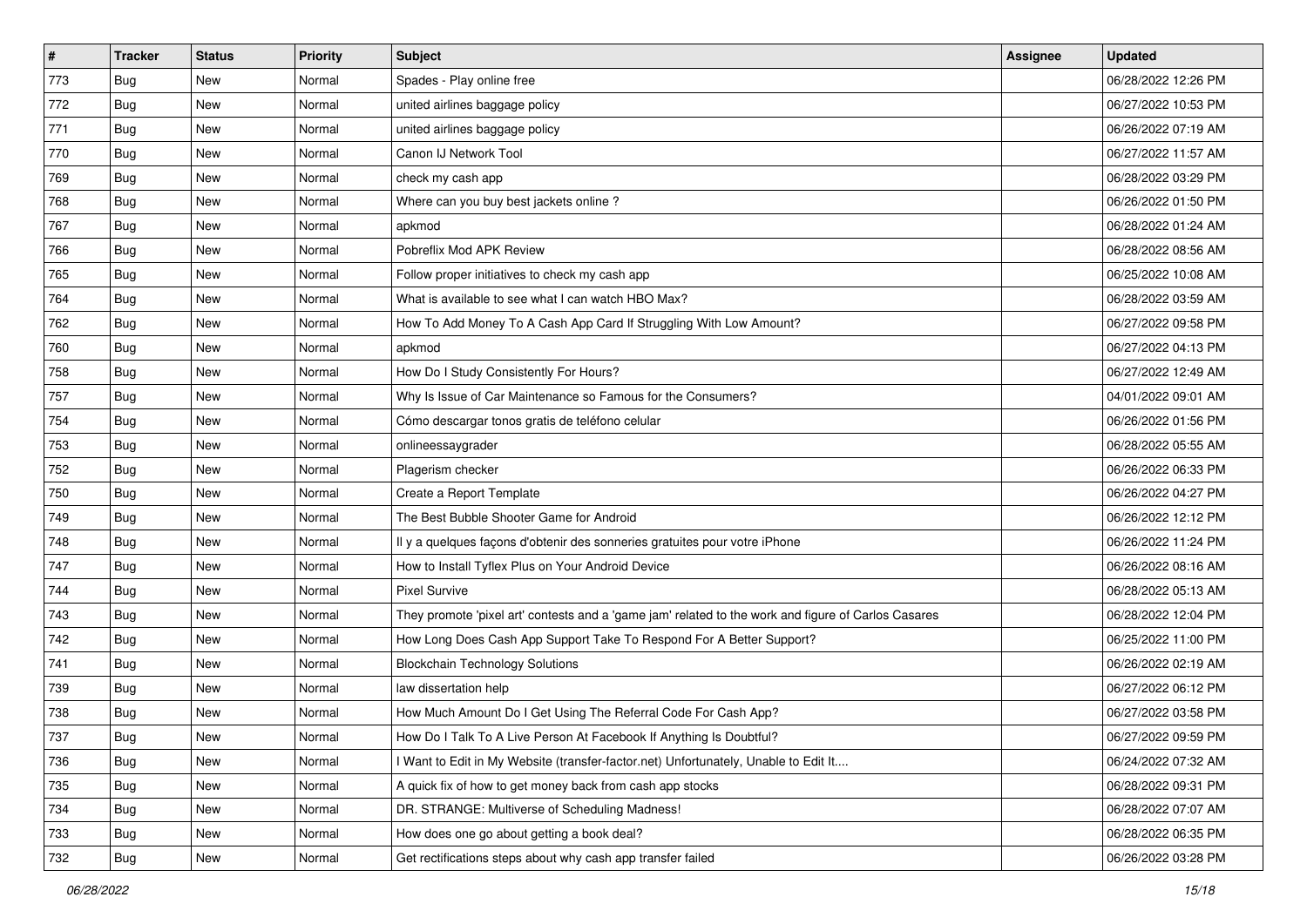| #   | <b>Tracker</b> | <b>Status</b> | <b>Priority</b> | <b>Subject</b>                                                               | <b>Assignee</b> | <b>Updated</b>      |
|-----|----------------|---------------|-----------------|------------------------------------------------------------------------------|-----------------|---------------------|
| 731 | Bug            | <b>New</b>    | Normal          | Avail Of Cash App Customer Service If Unable To Down Cash App Mobile App?    |                 | 06/25/2022 08:36 PM |
| 730 | Bug            | New           | Normal          | Canon IJ Network Tool                                                        |                 | 06/26/2022 05:51 PM |
| 729 | Bug            | New           | Normal          | Canon IJ Network Tool                                                        |                 | 06/28/2022 01:10 PM |
| 728 | Bug            | <b>New</b>    | Normal          | Will Cash App refund money if scammed? Hitches With Optimum Ease             |                 | 06/26/2022 06:15 AM |
| 726 | Bug            | New           | Normal          | Mobile Application Development Services                                      |                 | 06/28/2022 04:44 PM |
| 724 | Bug            | <b>New</b>    | Normal          | Dial Chime Customer support number for a quick response                      |                 | 06/28/2022 05:15 PM |
| 721 | Bug            | New           | Normal          | Cómo instalar un Mod Apk                                                     |                 | 06/24/2022 09:39 PM |
| 720 | Bug            | <b>New</b>    | Normal          | How does Cash App Phone Number provide a quick treatment?                    |                 | 06/27/2022 08:02 AM |
| 719 | Bug            | New           | Normal          | How Do I Send \$5000 Through Cash App Account With Ease?                     |                 | 06/26/2022 10:14 PM |
| 717 | Bug            | <b>New</b>    | Normal          | Disney Plus Apk - Watch Movies and TV Shows on Your Device                   |                 | 06/27/2022 11:38 PM |
| 716 | Bug            | New           | Normal          | La celebración de un BabyShower.                                             |                 | 06/27/2022 12:29 PM |
| 715 | Bug            | <b>New</b>    | Normal          | Puppy Playtime Descargar gratis                                              |                 | 06/27/2022 01:57 PM |
| 714 | Bug            | <b>New</b>    | Normal          | Cuevana 3 Premium - Enjoy Your Favorite Movies and TV Shows on Your Smart TV |                 | 06/27/2022 11:43 PM |
| 712 | Bug            | New           | Normal          | Tips and Tricks                                                              |                 | 06/28/2022 02:40 AM |
| 711 | Bug            | <b>New</b>    | Normal          | Human Fall Flat Apk Download                                                 |                 | 06/28/2022 08:27 PM |
| 710 | Bug            | New           | Normal          | Take Necessary Assistance If You Are Unable Activate Cash App Card           |                 | 06/25/2022 09:26 PM |
| 709 | <b>Bug</b>     | <b>New</b>    | Normal          | How To Load Cash App Card At Walmart Without Having To Face Any Hassle?      |                 | 06/28/2022 06:08 PM |
| 708 | Bug            | New           | Normal          | Efficient ways to proceed with the cash app dispute process?                 |                 | 06/28/2022 04:03 AM |
| 706 | Bug            | <b>New</b>    | Normal          | How Can You Cancel A Cash App Payment Without Any Prior Information?         |                 | 06/26/2022 09:13 AM |
| 705 | Bug            | New           | Normal          | wuxiaworld                                                                   |                 | 06/28/2022 06:56 AM |
| 704 | Bug            | <b>New</b>    | Normal          | Reach support team of Chime Customer Service for instant help                |                 | 06/28/2022 04:57 AM |
| 703 | Bug            | New           | Normal          | For real-time help, dial Facebook customer service number                    |                 | 06/27/2022 12:08 PM |
| 702 | Bug            | <b>New</b>    | Normal          | Avail Chime Customer Service to know How To Get Chime Bank Statement         |                 | 06/28/2022 04:58 AM |
| 701 | <b>Bug</b>     | New           | Normal          | Why Law Essay Helper UK is Necessary?                                        |                 | 06/28/2022 08:12 AM |
| 700 | Bug            | New           | Normal          | Cómo descargar Poppy Playtime                                                |                 | 04/01/2022 09:30 AM |
| 699 | Bug            | <b>New</b>    | Normal          | Would you be able to utilize Cash App Twitch?                                |                 | 06/28/2022 09:31 PM |
| 697 | Bug            | New           | Normal          | How to Descargar Pura TV For Android                                         |                 | 06/28/2022 04:43 PM |
| 696 | Bug            | New           | Normal          | How to Install the TuMangaOnline App                                         |                 | 06/28/2022 09:15 PM |
| 695 | Bug            | New           | Normal          | Refer Listas IPTV Apk                                                        |                 | 06/27/2022 05:13 PM |
| 692 | <b>Bug</b>     | New           | Normal          | Esports 888b                                                                 |                 | 06/12/2022 10:04 AM |
| 691 | Bug            | New           | Normal          | tea garden dublin                                                            |                 | 04/01/2022 09:31 AM |
| 690 | Bug            | New           | Normal          | campervan hire                                                               |                 | 06/28/2022 11:55 AM |
| 689 | <b>Bug</b>     | New           | Normal          | How to use twitch.tv/activate?                                               |                 | 06/28/2022 09:14 AM |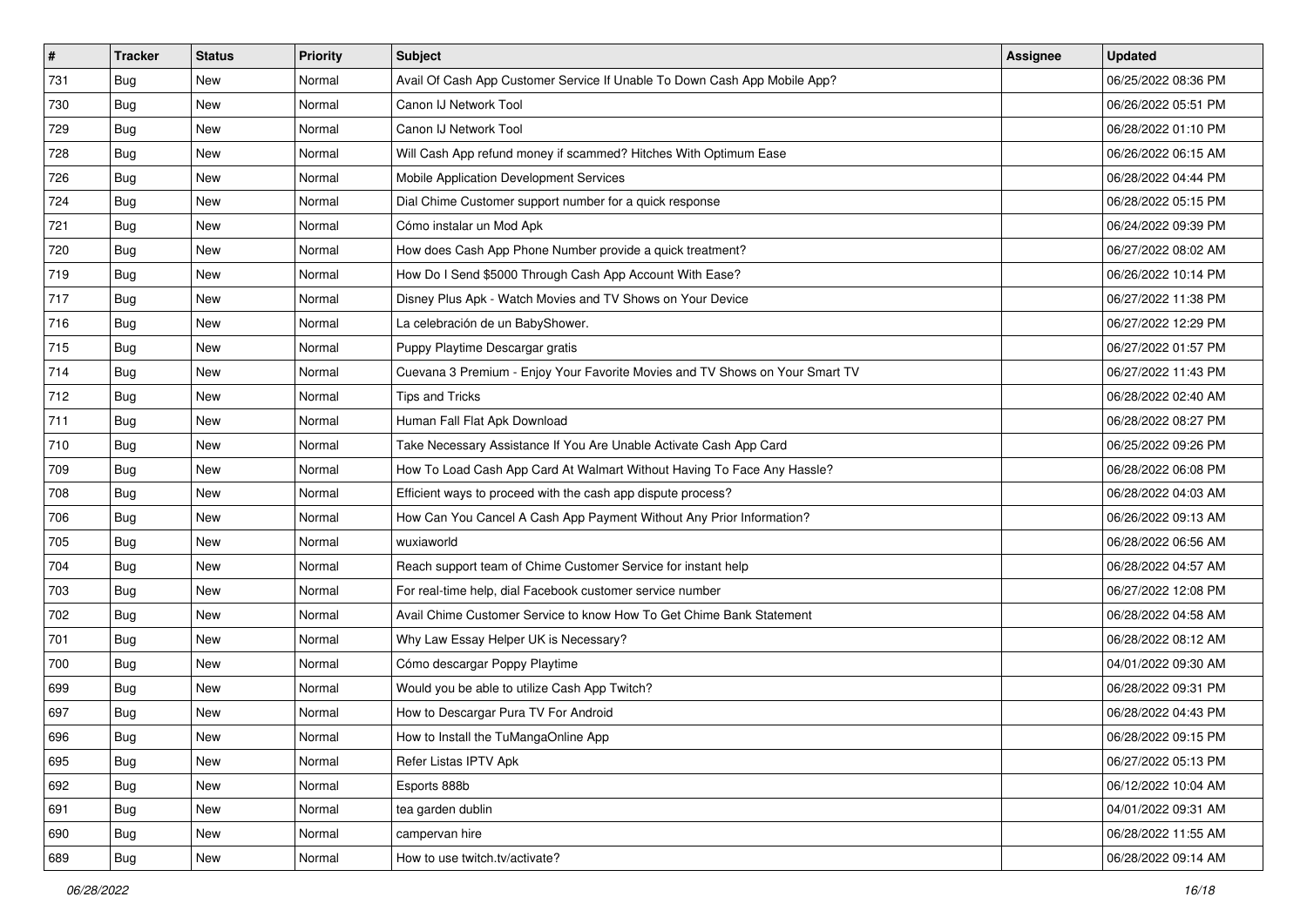| $\sharp$ | <b>Tracker</b> | <b>Status</b> | <b>Priority</b> | Subject                                                               | Assignee | <b>Updated</b>      |
|----------|----------------|---------------|-----------------|-----------------------------------------------------------------------|----------|---------------------|
| 688      | Bug            | New           | Normal          | How to use twitch.tv/activate?                                        |          | 06/24/2022 04:16 AM |
| 687      | Bug            | <b>New</b>    | Normal          | How to use twitch.tv/activate?                                        |          | 06/28/2022 09:12 PM |
| 686      | Bug            | New           | Normal          | Welcome To The Most Demandable Mahipalpur Escorts Agency              |          | 06/27/2022 03:45 PM |
| 684      | Bug            | New           | Normal          | Difference between paper map and online map                           |          | 06/28/2022 05:41 PM |
| 682      | Bug            | <b>New</b>    | Normal          | Does Facebook customer service live chat allow to speak with someone? |          | 06/27/2022 05:19 PM |
| 679      | Bug            | New           | Normal          | Word Finder helps you to play word games better                       |          | 04/01/2022 09:34 AM |
| 678      | Bug            | New           | Normal          | How to be a winner in buidnow gg                                      |          | 06/28/2022 10:22 AM |
| 677      | Bug            | New           | Normal          | Logo Design Services Near Me                                          |          | 06/27/2022 07:18 PM |
| 676      | Bug            | New           | Normal          | Does Facebook customer service live chat allow to speak with someone? |          | 04/01/2022 09:39 AM |
| 675      | Bug            | <b>New</b>    | Normal          | What Are Smart Tactics To Fix Cash App Transfer Failed Hurdles?       |          | 06/27/2022 09:51 AM |
| 673      | Bug            | New           | Normal          | Learn the basics of pixel art - Clear grid                            |          | 06/27/2022 05:06 PM |
| 672      | Bug            | New           | Normal          | The easiest way to delete ringtones on iPhone                         |          | 06/28/2022 08:44 PM |
| 670      | Bug            | New           | Normal          | JTWhatsApp Apk - The New and Improved WhatsApp                        |          | 06/28/2022 12:32 PM |
| 668      | Bug            | New           | Normal          | Get to know Cash App Refund Process here                              |          | 06/27/2022 02:38 PM |
| 667      | Bug            | New           | Normal          | What Is a Ringtone?                                                   |          | 06/28/2022 06:00 AM |
| 666      | Bug            | New           | Normal          | 470+ pages à colorier de Noël                                         |          | 06/28/2022 10:02 AM |
| 664      | Bug            | New           | Normal          | Tea TV Apk Download - The Best Way to Watch Movies Offline            |          | 06/28/2022 04:09 PM |
| 662      | Bug            | <b>New</b>    | Normal          | Oreo TV Download - The Easiest Way to Watch Live TV                   |          | 06/27/2022 03:14 PM |
| 661      | Bug            | New           | Normal          | Turbo VPN MOD APK Download                                            |          | 06/27/2022 07:18 PM |
| 660      | Bug            | <b>New</b>    | Normal          | Anchovies Nutrition Facts And Health Benefits                         |          | 04/01/2022 09:40 AM |
| 659      | Bug            | New           | Normal          | Olive Oil Properties And Health Benefits                              |          | 06/27/2022 06:34 PM |
| 658      | Bug            | <b>New</b>    | Normal          | Watermelon Nutrition Facts And Health Benefits                        |          | 06/28/2022 01:57 AM |
| 657      | Bug            | <b>New</b>    | Normal          | Coconut Nutrition Facts And Health Benefits                           |          | 06/27/2022 08:56 AM |
| 656      | Bug            | New           | Normal          | Kiwi Nutrition Facts And Health Benefits                              |          | 06/28/2022 08:54 PM |
| 655      | Bug            | New           | Normal          | <b>Eggplant Health Benefits</b>                                       |          | 06/27/2022 03:40 PM |
| 653      | Bug            | New           | Normal          | Jujube (Jinjoles): Properties And Health Benefits                     |          | 06/27/2022 08:47 AM |
| 652      | <b>Bug</b>     | New           | Normal          | Sesame Health Benefits                                                |          | 06/28/2022 03:01 AM |
| 651      | Bug            | New           | Normal          | Salmon Health Benefits                                                |          | 06/28/2022 05:49 PM |
| 650      | Bug            | New           | Normal          | <b>Cherries Health Benefits</b>                                       |          | 06/26/2022 12:57 AM |
| 645      | Bug            | New           | Normal          | thong tin chinh xac nhat hom nay                                      |          | 06/28/2022 02:48 PM |
| 644      | <b>Bug</b>     | New           | Normal          | TeaTV App Review                                                      |          | 06/27/2022 11:47 AM |
| 643      | Bug            | New           | Normal          | Oreo TV Apk Download                                                  |          | 06/28/2022 04:57 PM |
| 642      | Bug            | New           | Normal          | thong tin thoi tiet ngay hom nay                                      |          | 06/27/2022 10:03 AM |